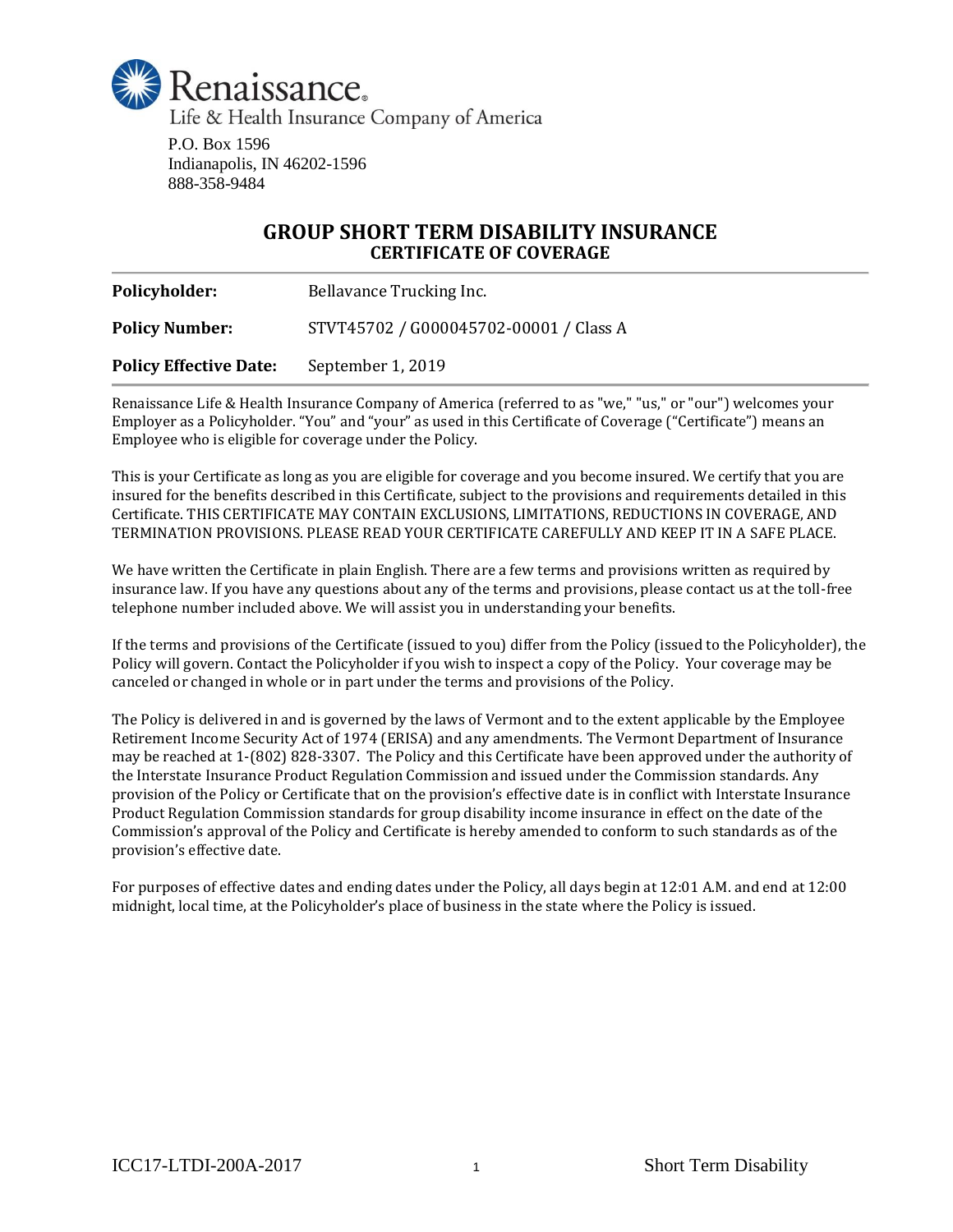ICC17-LTDI-200A-2017 <sup>2</sup> Short Term Disability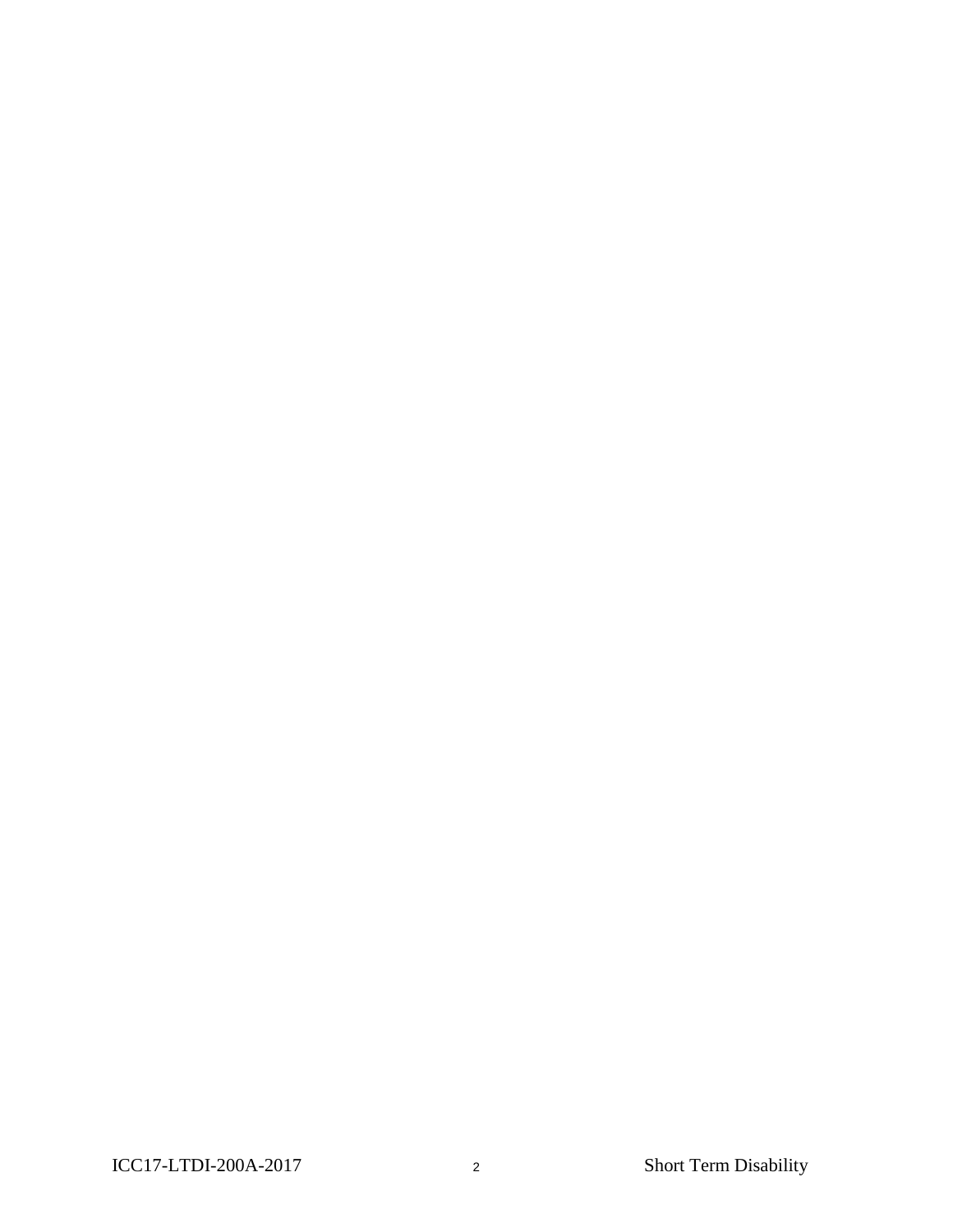## **ABOUT YOUR COVERAGE**

Like other disability income coverages, this Plan provides a benefit which replaces a portion of the income you lose if you are out of work due to Sickness or Injury.

We believe the similarities end there.

That's because our Plan gives you more. Besides providing a partial income replacement benefit, our Plan also emphasizes helping you make a successful re-entry into the work force.

Our philosophy is rooted in some key beliefs that have emerged from our experience:

- Most people want to return to work.
- Work itself often plays a valuable therapeutic role in the recovery process.
- Impairments in work capabilities can often be accommodated with special equipment.

Re-employment most often holds the key to a higher standard of living and a better quality of life.

By working with the key people in your life and building on your abilities, we hope to promote results that work for everyone: you, your family, your Employer, and your co-workers.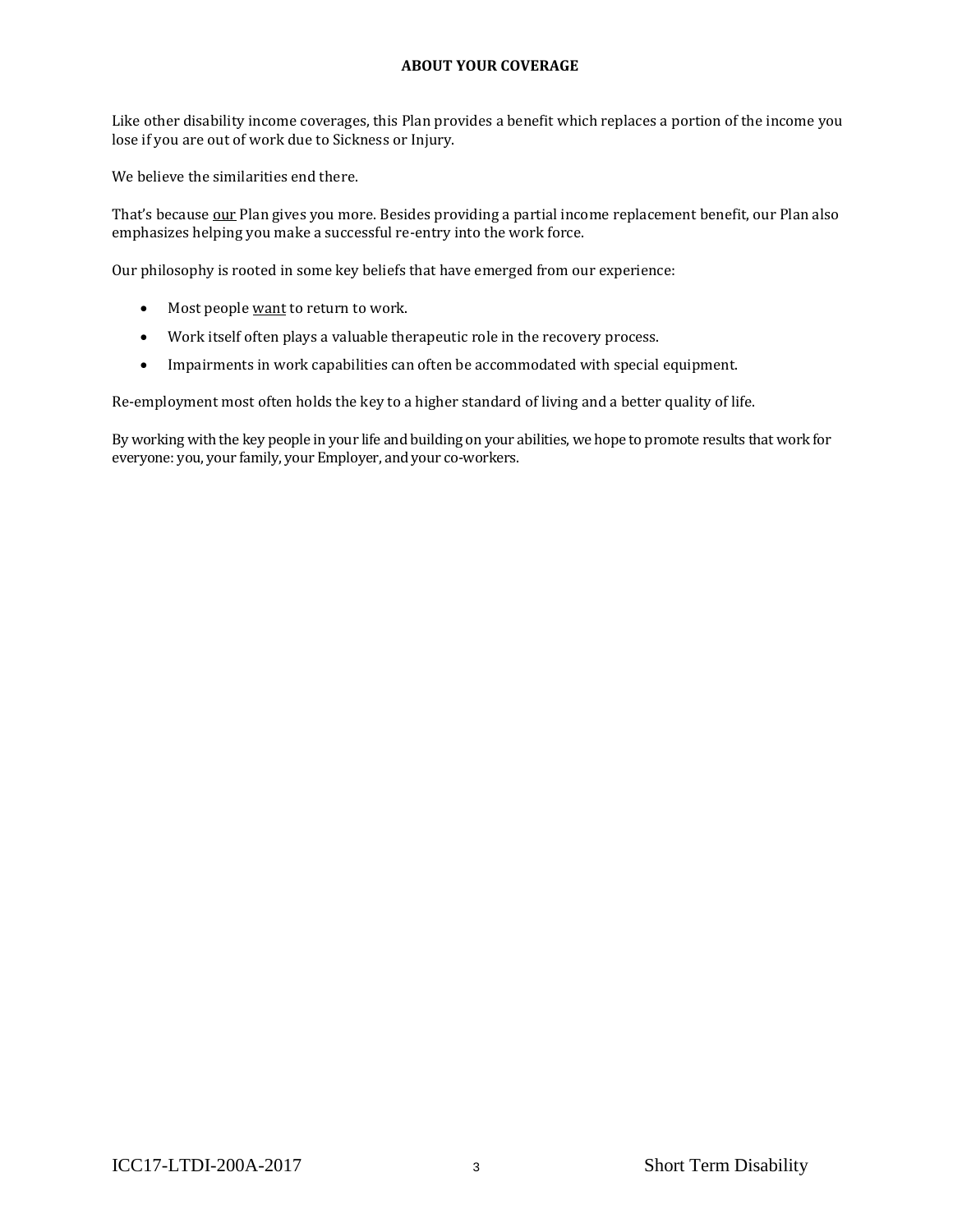# **TABLE OF CONTENTS**

Your Certificate is divided into the following sections: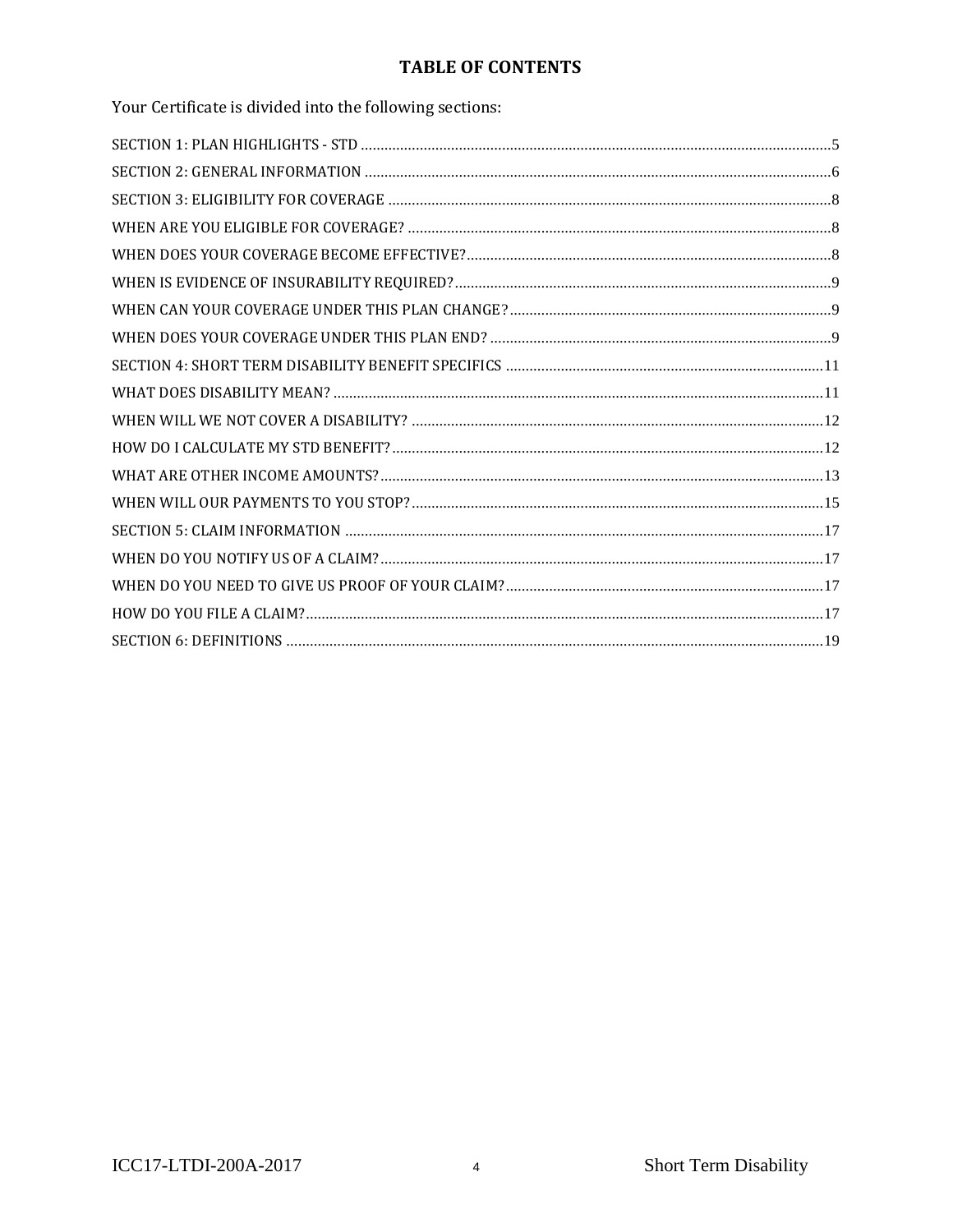# **SECTION 1: PLAN HIGHLIGHTS - STD**

<span id="page-4-0"></span>This is a brief overview of your Short Term Disability ("STD") benefits. These benefits and other important information about your coverage are described further in the Certificate. We have tried to make the language and format of the Certificate easy to understand. Defined terms and provision titles such as those below are italicized and have initial letters capitalized when used throughout the Certificate.

| <b>Plan Effective Date:</b> | September 1, 2019                               |
|-----------------------------|-------------------------------------------------|
| Eligible Class:             | All full-time active Employees.                 |
|                             | You must be working at least 30 hours per week. |
| <b>Benefit Percentage:</b>  | 60%                                             |

### **Maximum Weekly Benefit**: \$2,000\*

\*We will reduce the amount we pay you by Other Income Amounts, as defined in the provision titled WHAT ARE OTHER INCOME AMOUNTS? in Section 4, SHORT TERM DISABILITY BENEFIT SPECIFICS.

### **Minimum Weekly Benefit:** \$25

We may apply all payments we owe you toward any outstanding overpayment balances under the Policy.

| <b>Elimination Period:</b> | If Disability is due to an Injury:  | Seven (7) days |
|----------------------------|-------------------------------------|----------------|
|                            | If Disability is due to a Sickness: | Seven (7) days |

## **Maximum Payment Duration:** 26 weeks

**Non-Occupational STD Coverage:** See the provision titled WHEN WILL WE NOT COVER A DISABILITY? in Section 4, SHORT TERM DISABILITY BENEFIT SPECIFICS, for STD exclusions and limitations.

### **Waiting Period**:

- If you are in an Eligible Class on or before the Plan Effective Date: None
- If you are entering an Eligible Class after the Plan Effective Date: First of the month following 60 days

If your employment ends due to Layoff or Leave of Absence and you are rehired by the same Employer within 90 days, we will apply your previous employment in an Eligible Class toward completing any applicable Waiting Period. All other provisions of this Plan apply.

### **Cost of Coverage:**

You pay the cost of your coverage.

For your STD coverage, **Pre-disability Earnings** is defined as shown below:

If you are a partner, **Pre-disability Earnings** means your average weekly earnings as figured:

- From the line showing "self-employment earnings (loss)" from the partner's Schedule K-1 (Form 1065) of the partnership's federal income tax return for the two calendar years just prior to the date Disability begins; or
- If you have not been a partner during the two calendar years for which the most recent partnership federal income tax return was filed, then your average weekly earnings will be figured for the employment period during which you have been a partner.

If you are a sole proprietor, **Pre-disability Earnings** means your weekly net profit averaged over:

• The two most recent years; or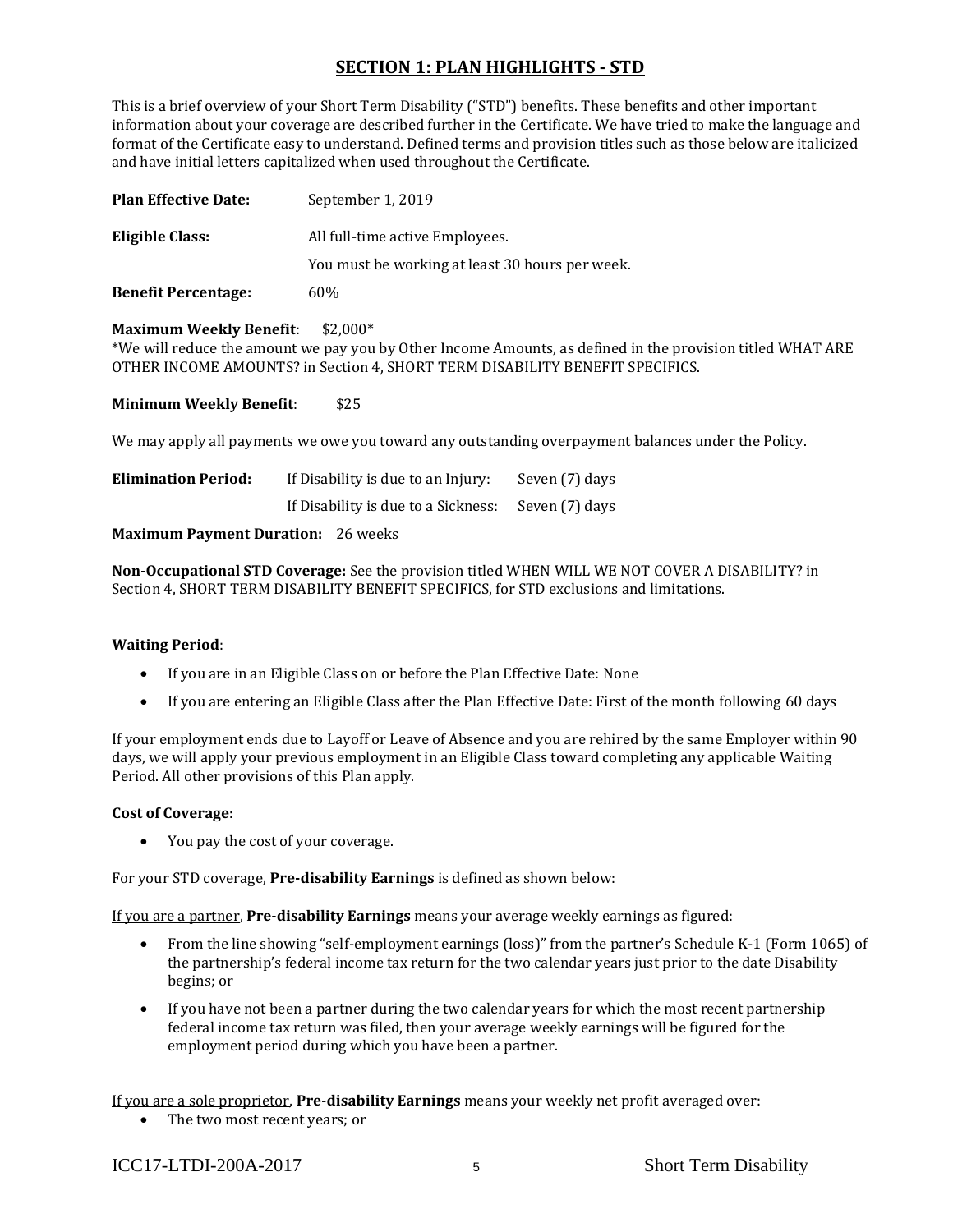The period you have been a sole proprietor, if you have been a sole proprietor for less than two years.

Annual net profit is figured from Form 1040 Schedule C as the gross income less all deducted expenses (other than depreciation).

If you are a shareholder of a Subchapter S corporation, **Pre-disability Earnings** means your average weekly income from the Employer in effect just prior to the date Disability begins. It includes income from Schedule K-1 (Ordinary business income (loss)), and your W-2 from the S Corporation just prior to the date Disability begins.

Weekly income for K-1 and W-2 income will be averaged over the lesser of:

- The two most recent years; or
- The period of your employment with the Employer if you have been employed for less than two years.

Your W-2 income will include the amount of salary you elected to defer as part of a deferred compensation plan. The deferred compensation plan is defined by a documented, pre-determined formula, as shown on your W-2, and other salary reductions you have agreed to for purposes of funding Employee contributions toward the cost of coverage under employee welfare benefit plans sponsored by the Employer.

If you are a shareholder of a C-Corporation, **Pre-disability Earnings** means your average weekly earnings as figured:

- From the W-2 form (from the box which reflects wages, tips and other compensation) received from the Employer for the two calendar years just prior to the date Disability begins; or
- For the period you were a shareholder, if you have been a shareholder for less than two calendar years.

Your W-2 income will include the amount of salary you elected to defer as part of a deferred compensation plan. The deferred compensation plan is defined by a documented, pre-determined formula, as shown on your W-2, and other salary reductions you have agreed to for purposes of funding Employee contributions toward the cost of coverage under employee welfare benefit plans sponsored by the Employer.

For all other Employees, **Pre-disability Earnings** means your gross weekly rate of earnings from the Employer just prior to the date Disability begins. It does not include commissions, bonuses, overtime pay or other extra compensation.

If your Disability begins while you are on a covered Layoff or Leave of Absence, we will use your Pre-disability Earnings from the Employer in effect just before the date your absence begins.

Our payments to you will be based on the amount of your Covered Pre-disability Earnings ; premium payments must be based on the correct definition of Pre-disability Earnings.

## **SECTION 2: GENERAL INFORMATION**

## <span id="page-5-0"></span>**WHAT IS THE CERTIFICATE OF COVERAGE?**

This Certificate is a written statement prepared by us and may include attachments. It tells you:

- The coverage to which you may be entitled;
- To whom we make payments; and
- The limitations, exclusions, and requirements applying to the Plan.

It is the responsibility of the Policyholder to distribute the appropriate Certificate and any updates or other notices from us to each insured individual.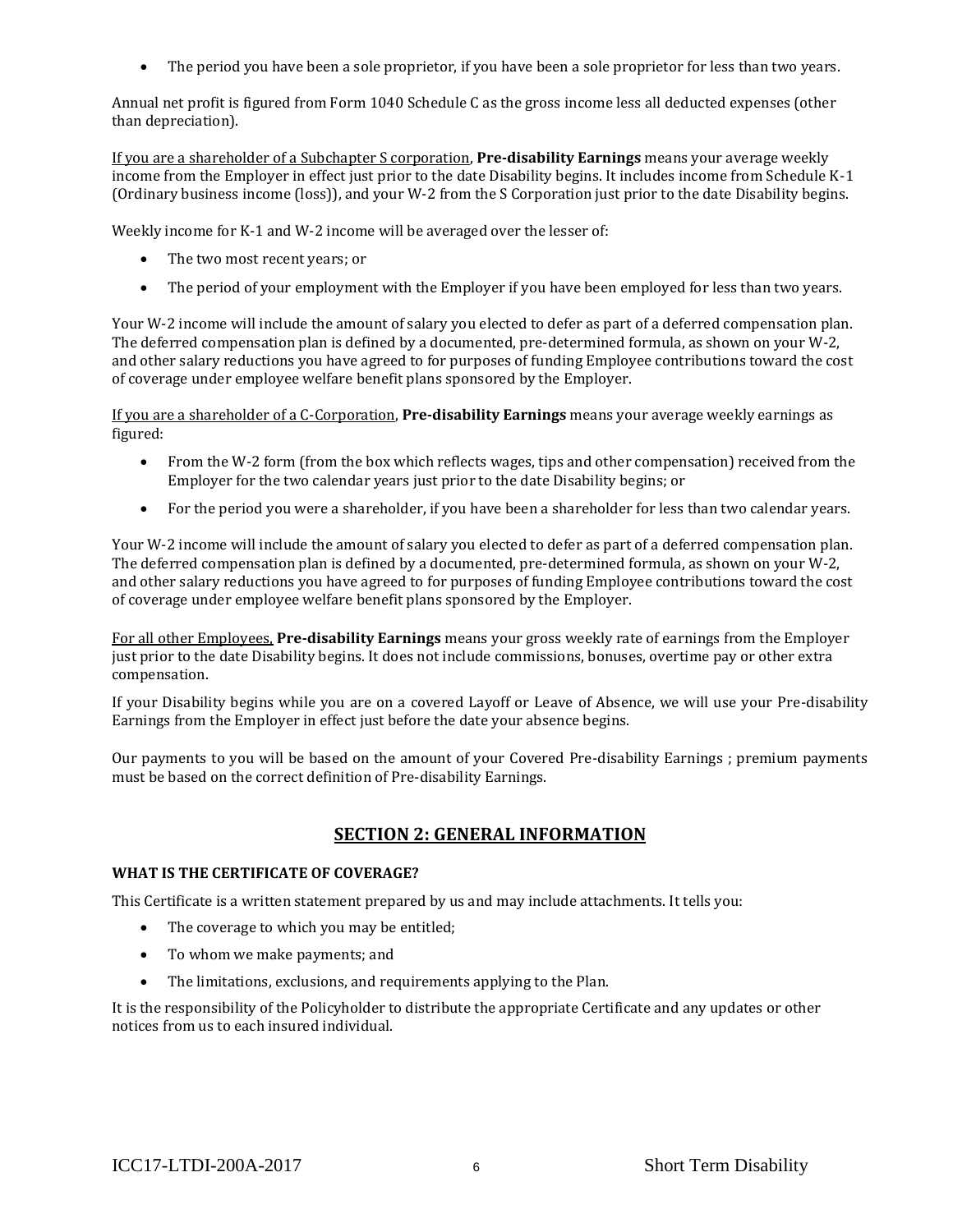### **TO WHAT INFORMATION DO WE HAVE ACCESS?**

The Employer will give us information about you including:

- If you are eligible for coverage;
- If your amount of coverage changes, including salary change information;
- If your coverage terminates; and
- Other information we may reasonably require.

The Employer's records that we believe have a bearing on coverage under the Plan(s) are open for our inspection at any reasonable time.

Clerical error or omission by the Employer, you, or us will not:

- Terminate coverage which should otherwise be in effect;
- Continue coverage which should otherwise terminate;
- Create coverage which should not be in effect; or
- Change the amount of coverage that should otherwise be in effect.

## **WHAT IS THE INCONTESTABILITY PERIOD FOR YOUR COVERAGE?**

Any statement you or the Employer makes to obtain coverage or an increase in coverage is a representation and not a warranty. No misrepresentation by you or the Employer will be used to reduce or deny a claim or to deny the validity of your coverage or an increase in coverage unless:

- The misrepresentation is material to the risk accepted;
- our coverage or increase in coverage would not have been approved if the truth had been known;
- Your misrepresentation is contained in a written instrument signed by you; and
- You or your beneficiary, if applicable, have been given a copy of the written instrument containing your misrepresentation.

After your coverage or increase in coverage under the Policy has been in effect for two continuous years during your lifetime, we will not use a misrepresentation by you or by the Employer to:

- Reduce or deny a claim; or
- Deny the validity of your coverage or increase in coverage;

unless it was a fraudulent misrepresentation made with actual intent to deceive, where permitted by applicable law in the state of where the Policy was issued.

However, we have the right at any time to assert as a defense to a claim that you were not eligible to become covered because you did not meet the eligibility requirements in this Certificate, including, but not limited to, the requirements that you: (1) be in an Eligible Class; (2) submit and have approved Evidence of Insurability, if required; and (3) meet the Active Employment requirement.

### **WHAT CONSTITUTES THE ENTIRE CONTRACT?**

Coverage is provided for eligible Employees under a contract of group insurance between the Policyholder and us. The contract consists of:

- All Policy provisions and any amendments and/or attachments issued;
- The Policyholder's application;
- Employees' signed Evidence of Insurability forms, if any; and
- The Certificate of Coverage.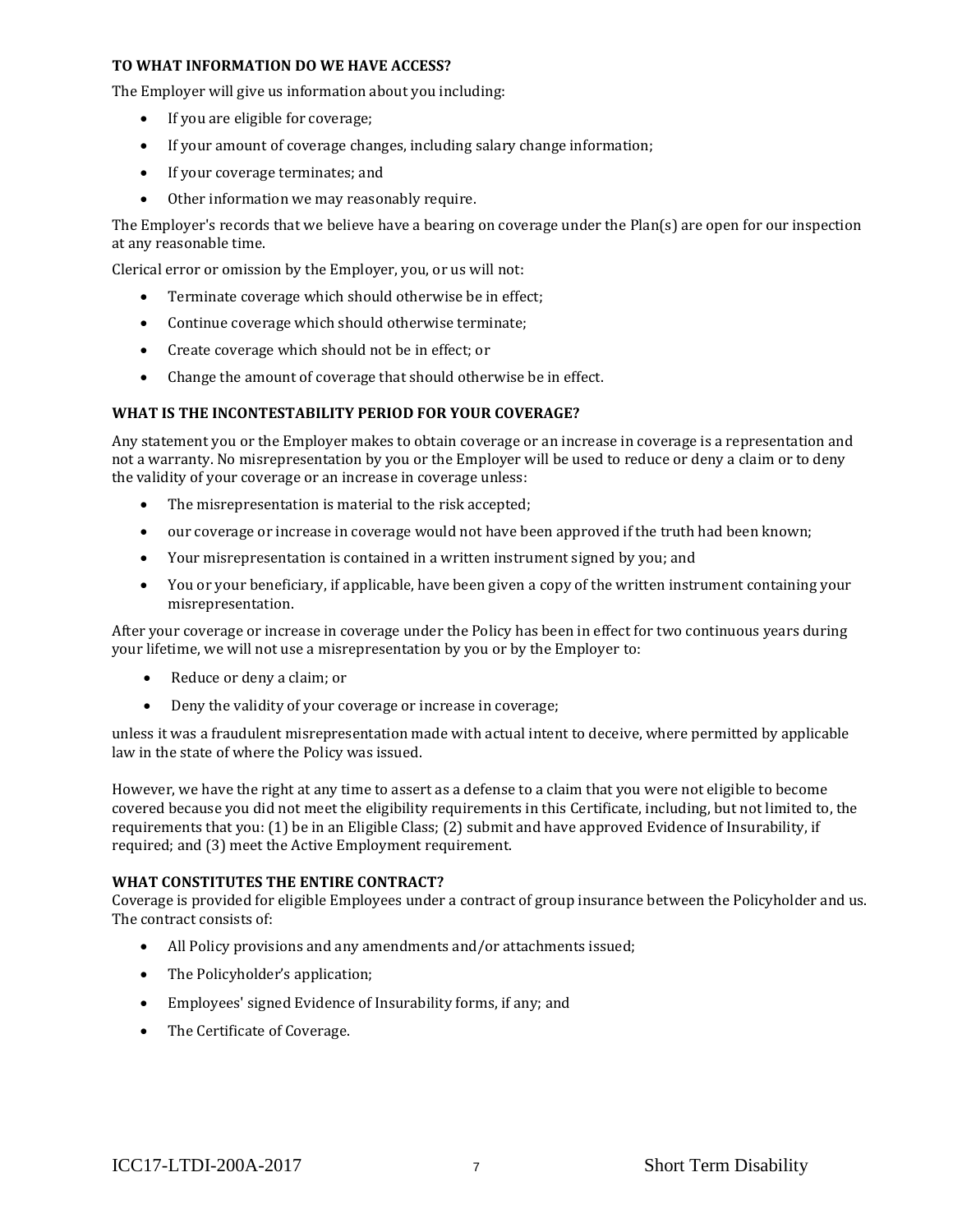#### **HOW WILL WE HANDLE INSURANCE FRAUD?**

We promise to focus on all means necessary to support fraud detection, investigation, and prosecution. It is a crime if you or the Employer knowingly, and with intent to injure, defraud or deceive us, file a claim containing any false, incomplete or misleading information. These actions, as well as submission of false information, will result in denial of your claim, and are subject to prosecution and punishment to the full extent under state and/or federal law. We will pursue all appropriate legal remedies in the event of insurance fraud.

## **WHAT IF YOUR AGE OR OTHER DATA IS MISSTATED?**

If your age or other data on you is misstated, we have the right to make an equitable adjustment in the premium or coverage due for you. The true facts will be used to determine if and for what amount coverage should have been provided for you.

## **DOES THE EMPLOYER ACT AS YOUR AGENT?**

For all purposes of the Policy, the Employer acts on its own behalf or as your agent. The Employer is not our agent.

### **WHAT ARE THE TIME LIMITS FOR LEGAL PROCEEDINGS?**

You can start legal action regarding your claim 60 days after the date you sent us proof of claim. No action can be brought after the applicable statute of limitations has expired, but in any case, not more than three years after the date of your loss.

### **DOES THIS PLAN REPLACE OR AFFECT ANY REQUIREMENT FOR WORKERS' COMPENSATION OR STATE DISABILITY INSURANCE?**

The Plan does not replace or affect requirements for coverage by Workers' Compensation insurance or state disability insurance.

## **SECTION 3: ELIGIBILITY FOR COVERAGE**

### <span id="page-7-1"></span><span id="page-7-0"></span>**WHEN ARE YOU ELIGIBLE FOR COVERAGE?**

If you are in an Eligible Class, you are eligible for coverage under a Plan on the later of:

- The Plan Effective Date; or
- The date you complete the Waiting Period.

### <span id="page-7-2"></span>**WHEN DOES YOUR COVERAGE BECOME EFFECTIVE?**

Your coverage will be effective on the date determined as follows:

If you are not required to contribute toward the cost of your coverage: Coverage starts on the 1st day of the month coinciding with or next following the date you have satisfied the Waiting Period.

If you are required to contribute toward the cost of your coverage: Coverage starts on the later of the date you have:

- Applied for coverage and authorized the required payroll deduction for the cost of your coverage;
- Submitted satisfactory Evidence of Insurability which we have approved; and
- Satisfied the Waiting Period.

If you apply for coverage more than 31 days after the date you are first eligible to apply, satisfactory Evidence of Insurability will be required before your coverage will become effective.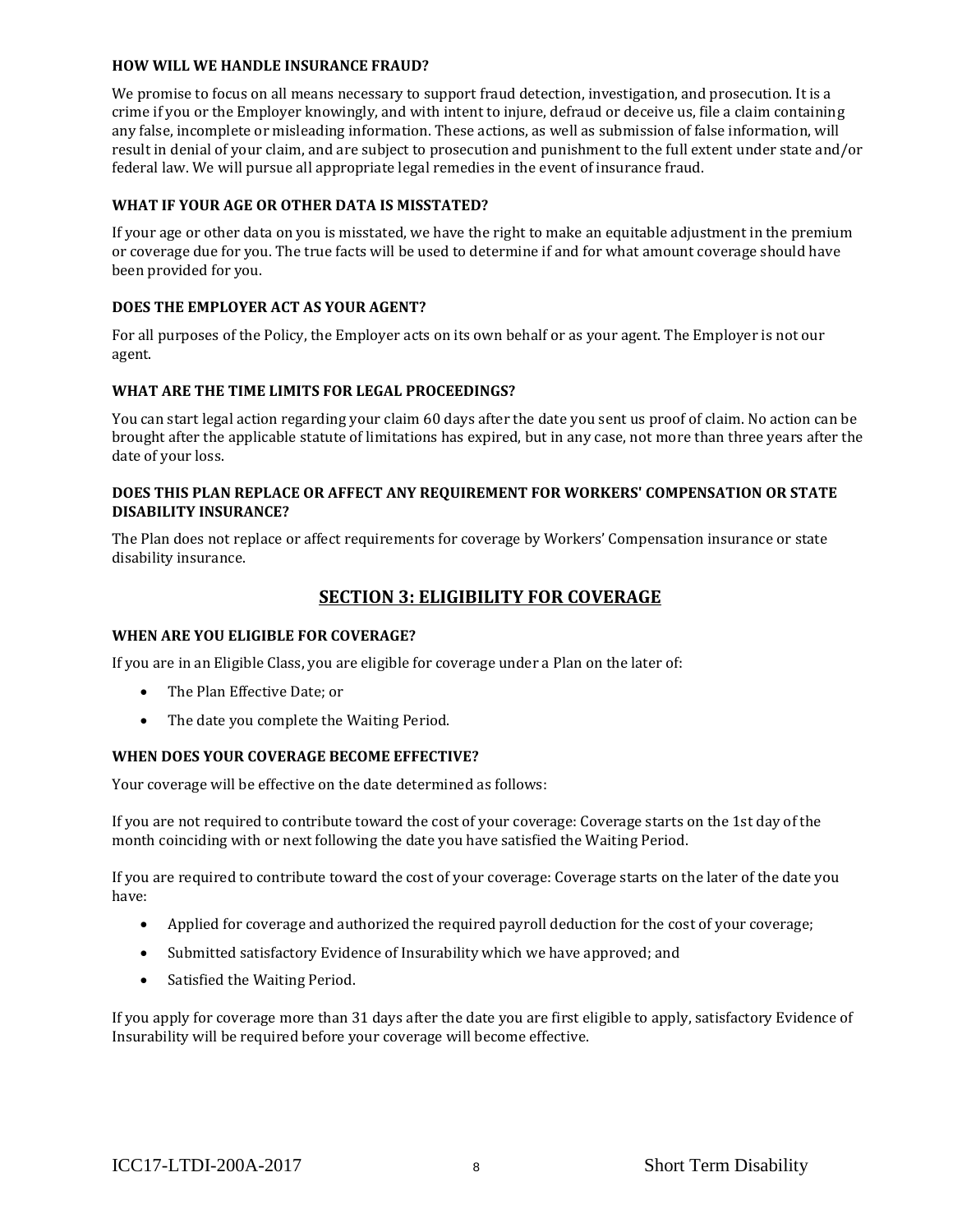#### <span id="page-8-0"></span>**WHEN IS EVIDENCE OF INSURABILITY REQUIRED?**

You will need to provide Evidence of Insurability to us with your application if you:

- Apply for coverage more than 31 days after the date you are first eligible to apply or if required during an Enrollment Period; or
- Voluntarily terminate your coverage and want to reapply for coverage.

You must apply for coverage in writing through the Employer and use an application form that is satisfactory to us. Coverage for amounts of insurance subject to such Evidence of Insurability will become effective on the 1st day of the month coinciding with or next following the date we approve your Evidence of Insurability.

## <span id="page-8-1"></span>**WHEN CAN YOUR COVERAGE UNDER THIS PLAN CHANGE?**

For changes in the Plan, your Pre-disability Earnings, or your class - Coverage changes become effective on the later of:

- The date of the change; or
- The first of the month coinciding with or next following the date we approve your Evidence of Insurability, if you are required to provide it.

Increases in coverage due to changes in the Plan or your class are also subject to the terms of the Active Employment and Pre-existing Conditions provisions. Increases in coverage due to changes in your Pre-disability Earnings are subject to the terms of the Active Employment provision.

You may change your coverage during an Enrollment Period without submitting Evidence of Insurability. The change in coverage will apply for the next Plan Year.

If you apply to change your coverage at any time during the Plan Year other than during an Enrollment Period, we will need to approve your Evidence of Insurability before any increase in coverage can become effective. In this instance, your increase in coverage will become effective on the date we approve your Evidence of Insurability. The change in coverage will apply for the remainder of the Plan Year.

If you are currently enrolled for coverage and do not re-enroll for coverage during an Enrollment Period, you will continue to be insured for the same coverage as previously enrolled.

## **WHAT IF YOU ARE NOT IN ACTIVE EMPLOYMENT ON THE DATE YOUR COVERAGE WOULD BE EFFECTIVE?**

If you are not in Active Employment as a result of your Sickness or Injury, then your coverage will be effective on the date you return to Active Employment. This applies to your initial coverage, as well as any increases or additions to coverage occurring after your initial coverage is effective.

## <span id="page-8-2"></span>**WHEN DOES YOUR COVERAGE UNDER THIS PLAN END?**

Your coverage under this Plan will end on the earliest of the following:

- The date the Policy or Plan terminates;
- The date you are no longer in an Eligible Class;
- The date your class is no longer eligible for coverage;
- The last day for which premium for your coverage has been paid;
- The date you cease Active Employment due to a labor dispute, including but not limited to strike, work slowdown, or lockout; or
- The date you cease Active Employment with the Employer, unless you are Disabled or on a Layoff or Leave of Absence;
- The first day of the month coinciding with or next following the date you enter military service (not including Reserve or National Guard).

We will provide coverage for a payable Disability claim that occurs while you are covered under the Plan.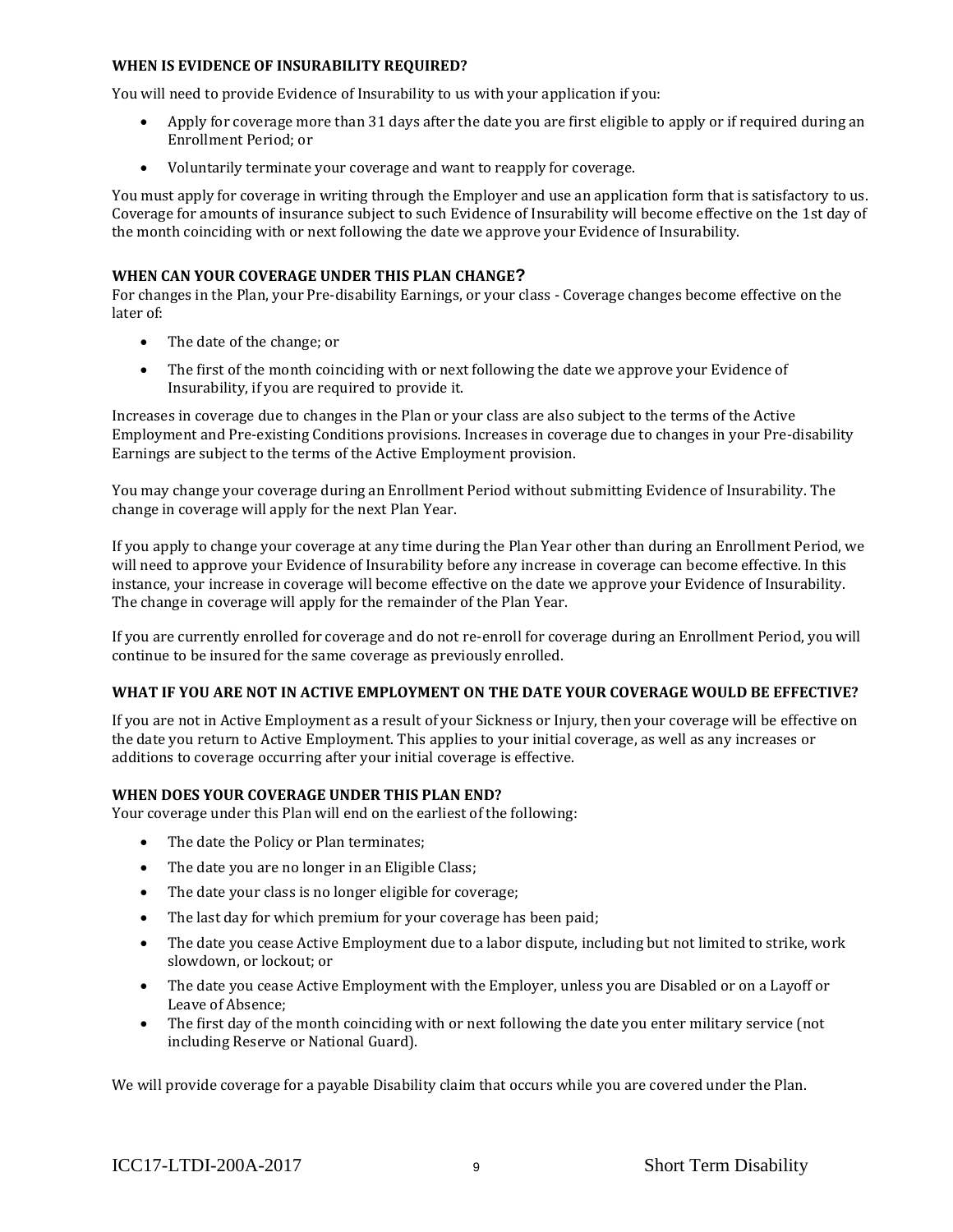### **WILL YOUR COVERAGE CONTINUE IF YOU ARE ON A LAY-OFF OR LEAVE OF ABSENCE?**

Your Employer may continue your coverage if you are on a Layoff or Leave of Absence. Your coverage may continue through the end of the second month following the month in which your Layoff or Leave of Absence begins. The cost of your coverage must be paid during the Layoff or Leave of Absence period. If you return to Active Employment at the end of the Layoff or Leave of Absence, your coverage will continue under the Policy. If you do not return to Active Employment at the end of the Layoff or Leave of Absence, your coverage will end in accordance with WHEN DOES YOUR COVERAGE UNDER THIS PLAN END? provision.

## **WHAT IF YOU ARE REHIRED BY THE EMPLOYER WITHIN THE SAME PLAN YEAR DURING WHICH YOUR EMPLOYMENT TERMINATED?**

If you are rehired by the Employer within the same Plan Year that your employment terminated, then:

- You will be insured for the same benefits and class of coverage that were in effect for you on the date your employment terminated; and
- You may not change the plan of benefits or class of coverage during the rest of the Plan Year.

## **WHAT HAPPENS TO YOUR COVERAGE IF YOU ARE ON A FAMILY OR MEDICAL LEAVE OF ABSENCE?**

If you are on a Family or Medical Leave of Absence, your coverage will be governed by the Employer's Human Resource policy on Family or Medical Leaves of Absence.

We will continue your coverage if the following conditions are met:

- Premiums for the cost of your continued coverage are paid; and
- Your leave is approved in advance and in writing by the Employer.

Your coverage will continue for up to the greater of:

- The leave period required by the federal Family and Medical Leave Act of 1993, and any amendments; or
- The leave period required by applicable state law.

While you are on an approved Family or Medical Leave of Absence, we will use earnings from your Regular Occupation you were performing just prior to the date your Leave of Absence started to determine our payments to you.

If you return to Active Employment at the end of the approved Family or Medical Leave of Absence, your coverage will continue under the Policy. If you do not return to Active Employment at the end of the Family or Medical Leave of Absence, your coverage will end in accordance with WHEN DOES YOUR COVERAGE UNDER THIS PLAN END? provision.

If your coverage does not continue during a Family or Medical Leave of Absence, then when you return to Active Employment:

- You will not have to meet a new Waiting Period, including a Waiting Period for coverage of a Pre-existing Condition; and
- You will not have to give us Evidence of Insurability to reinstate the coverage you had in effect before your leave began.

## **WHAT HAPPENS TO YOUR COVERAGE IF YOU ARE ON A MILITARY SERVICES LEAVE OF ABSENCE?**

We will allow your coverage to continue, for up to 4 weeks in a 12 month period, if you enter the military service of the United States. While you are on a Military Services Leave of Absence, the premium must be paid according to the terms specified in the Policy to keep the insurance in force. Changes such as revisions to coverage because of age, class, or salary changes will apply during the leave except that increases in amount of insurance, whether automatic or subject to election, are not effective for you until you have returned to work from Military Services Leave of Absence for one full day.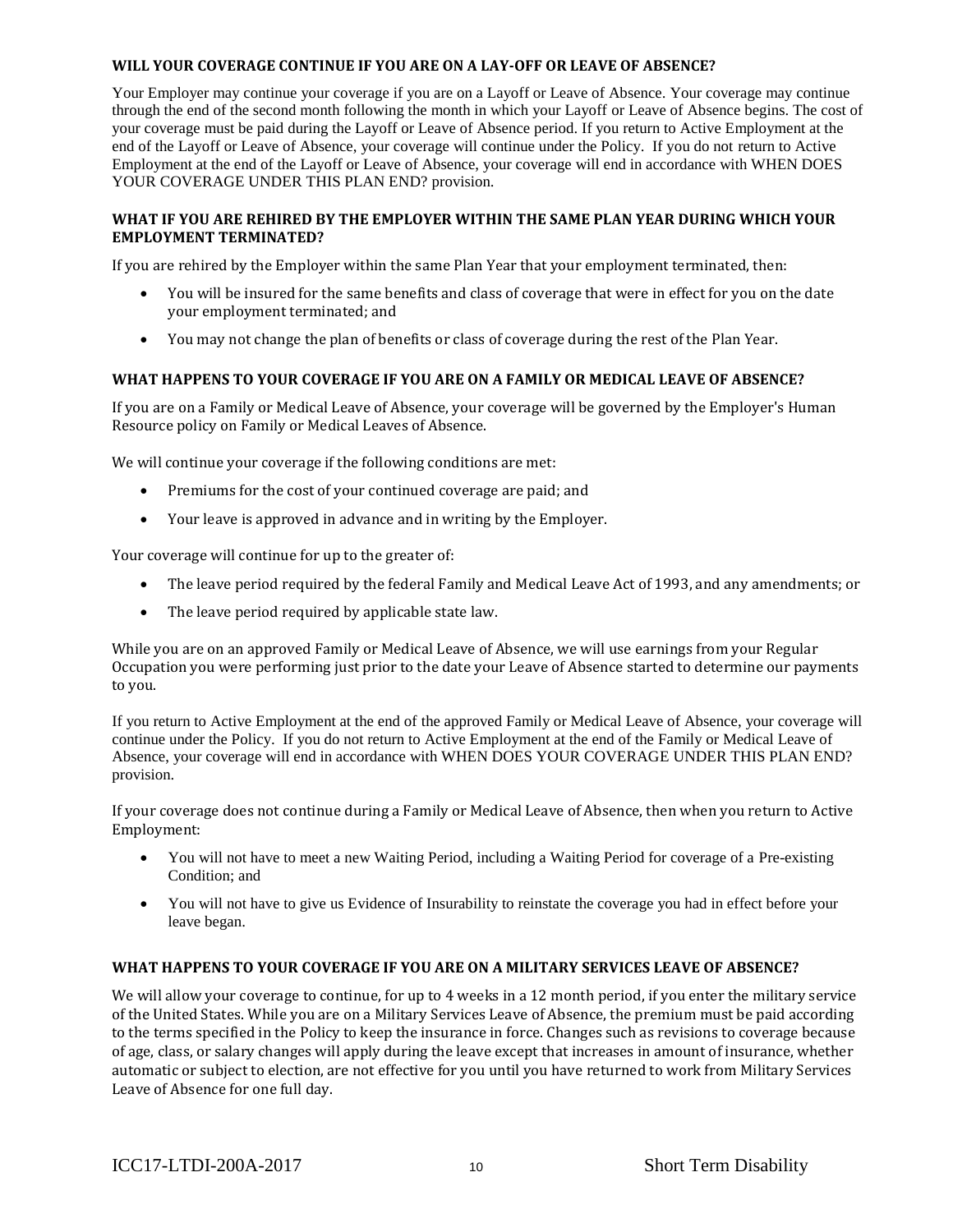All other terms and conditions of the Policy will remain in force during this continuation period. Your continued coverage will cease on the earliest of the following dates:

- The date the Policy terminates; or
- The date ending the last period for which any required premium was paid; or
- 4 weeks from the date your continued coverage began.

The Plan, however, does not cover any loss which occurs while on active duty in the military service if such loss is caused by or arises out of such military service, including but not limited to war or act of war (whether declared or undeclared). Benefits are also subject to any other exclusions listed in the WHEN WILL WE NOT COVER A DISABILITY? provisions in Section 4.

If you return to Active Employment at the end of the Military Services Leave of Absence, your coverage will continue under the Policy. If you do not return to Active Employment at the end of the Military Services Leave of Absence, your coverage will end in accordance with WHEN DOES YOUR COVERAGE UNDER THIS PLAN END? provision.

# **SECTION 4: SHORT TERM DISABILITY BENEFIT SPECIFICS**

## <span id="page-10-1"></span><span id="page-10-0"></span>**WHAT DOES DISABILITY MEAN?**

**Disability or Disabled** means our determination that your Sickness or Injury:

- Prevents you from performing with reasonable continuity one or more of the Material and Substantial Duties of your Own Job; and
- As a result, the income you are able to earn is less than or equal to 80% of your Pre-disability Earnings.

## Related Rules:

We will not consider you Disabled from work in an occupation because of a reduction in your earnings if such reduction results from a change in economic conditions or other factors not directly related to your Sickness or Injury. Examples of factors that we will not consider in determining whether you are Disabled include, but are not limited to, recession, job obsolescence, job restructuring or elimination, pay cuts, and job sharing.

We will not consider you Disabled from work in an occupation solely because of:

- Your Employer's work schedule that is inconsistent with the normal work schedule of your Regular Occupation;
- Issues in your relationship with your Employer or other employees of the Employer; or
- The physical relationship of your Employer's workplace that is inconsistent with the normal physical environment of your Regular Occupation.

We will not be consider you Disabled from work in an occupation solely because of the loss, suspension, restriction, surrender, or failure to maintain a required state or federal license to engage in the occupation.

We will not consider you Disabled from work in an occupation solely because of your inability to work more than 40 hours per week in the occupation, even if you were regularly required to work more than 40 hours per week prior to becoming Disabled.

Your Disability must begin while you are covered under the Plan. Your loss of earnings must be as a result of or due to the same Sickness or Injury for which you are Disabled.

### **DOES YOUR DISABILITY NEED TO CONTINUE FOR A PERIOD OF TIME BEFORE OUR PAYMENTS TO YOU BEGIN?**

Your Disability must continue through the Elimination Period before STD Benefits become payable.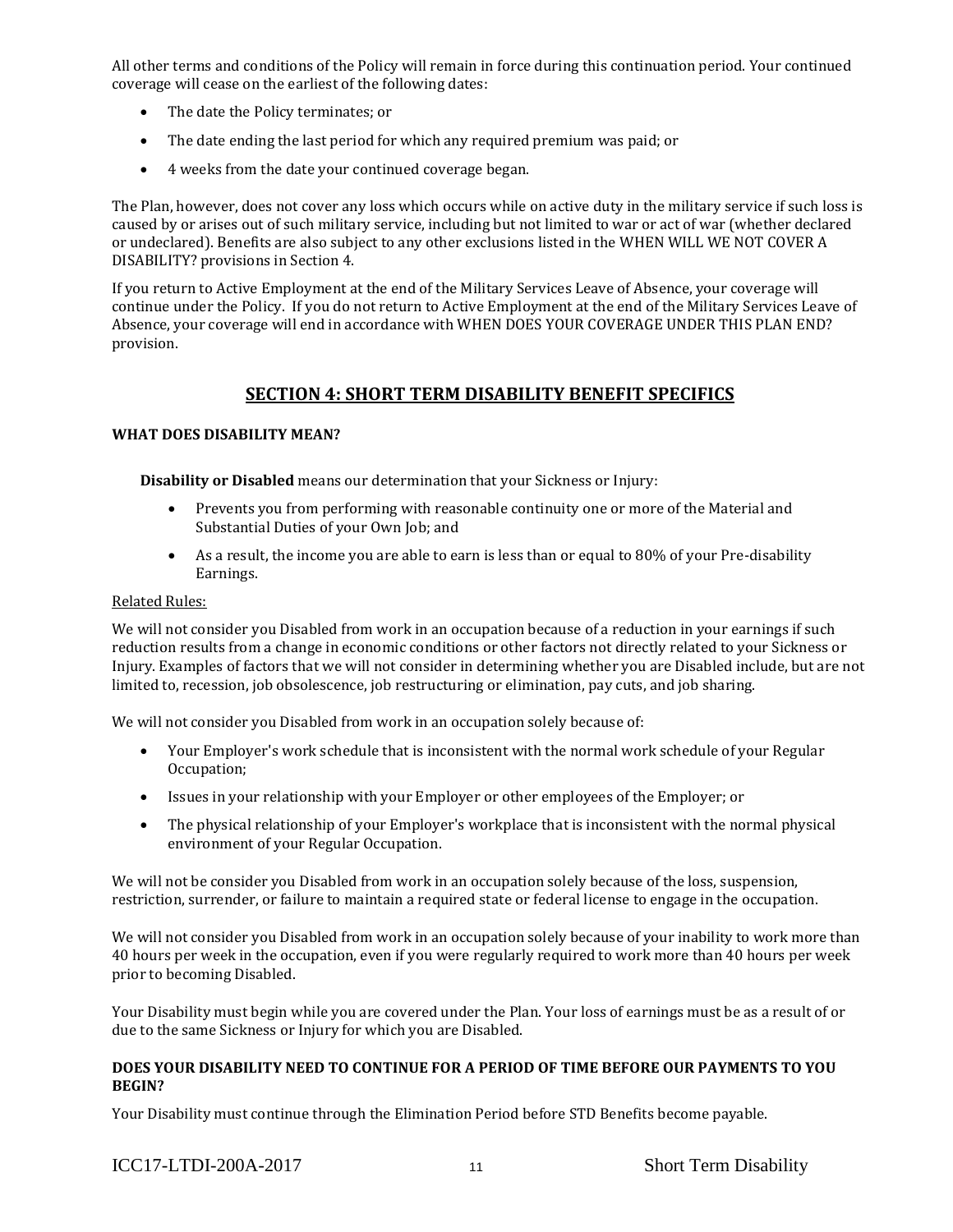### **WHAT HAPPENS IF YOU RETURN TO WORK DURING THE ELIMINATION PERIOD?**

We will consider your Disability continuous if you have one or more periods of Temporary Recovery during the Elimination Period for a maximum of 7 days and become Disabled again due to the same Sickness or Injury.

## **DO YOU NEED TO BE UNDER THE CARE OF A DOCTOR?**

We require you to be under the Regular Care of a Doctor for the Sickness or Injury causing your Disability in order to be eligible to receive payments from us.

## **MAY WE REQUIRE THAT INDIVIDUALS OTHER THAN THE DOCTOR PROVIDING YOUR REGULAR CARE EXAMINE OR INTERVIEW YOU?**

We may require you to be examined by Doctor(s), other medical practitioner(s) or vocational expert(s) of our choice. Such examinations may include vocational testing and evaluations, or any other type of testing and evaluations we determine necessary to administer the terms and conditions of the Plan. We will pay for this examination. We can require an examination as often as it is reasonable to do so. In addition, we may require an interview with you by one of our authorized representatives.

## <span id="page-11-0"></span>**WHEN WILL WE NOT COVER A DISABILITY?**

We will not cover a Disability if it is due to:

- War, declared or not, or any act of war;
- Intentionally self-inflicted injuries or illness, while sane or insane;
- Your active participation in a riot;
- Your attempt to commit or your commission of a felony under federal or state law, or your being engaged in an illegal occupation or activity;
- An Injury arising out of, or in the course of, any work for wage or profit;
- A Sickness for which you are entitled to benefits under any Workers' Compensation law, unless you are a partner or sole proprietor not covered by this law;
- Active duty in the armed forces, military reserves or National Guard of any country or international authority, or in a civilian unit serving with such forces;
- Cosmetic or reconstructive surgery, except for complications arising from any such surgery, reconstructive surgery arising from congenital disease or anomaly resulting in a functional defect, or surgery necessary to correct a deformity caused by Sickness or Injury or arising from trauma, infection or other diseases of the involved part;
- An accident resulting from or caused by your operation of a motor vehicle while legally intoxicated according to the laws of the jurisdiction where the accident occurred; or
- An accident resulting from or caused by your voluntarily being under the influence of narcotics or any controlled substance, subject to the applicable laws in the state where the policy is issued for delivery, unless taken as prescribed by your Doctor.

No benefits are payable for any period of Disability during which you are legally incarcerated in a penal or correctional facility for a period of 30 or more consecutive days or for which you are not under the Regular Care of a Doctor.

If your professional or occupational license or your certification is suspended, revoked or surrendered, loss of your license or certification, by itself, does not mean you are Disabled.

### <span id="page-11-1"></span>**HOW DO I CALCULATE MY STD BENEFIT?**

Your STD Benefit will be equal to your Net Weekly Benefit, as determined below:

- Step 1: Multiply your Pre-disability Earnings by the Benefit Percentage, with the result not to exceed the Maximum Weekly Benefit. This is your Gross Weekly Benefit.
- Step 2: Subtract from your Gross Weekly Benefit your Other Income Amounts. This is the Net Weekly Benefit, but will not be less than the Minimum Weekly Benefit.

ICC17-LTDI-200A-2017 12 Short Term Disability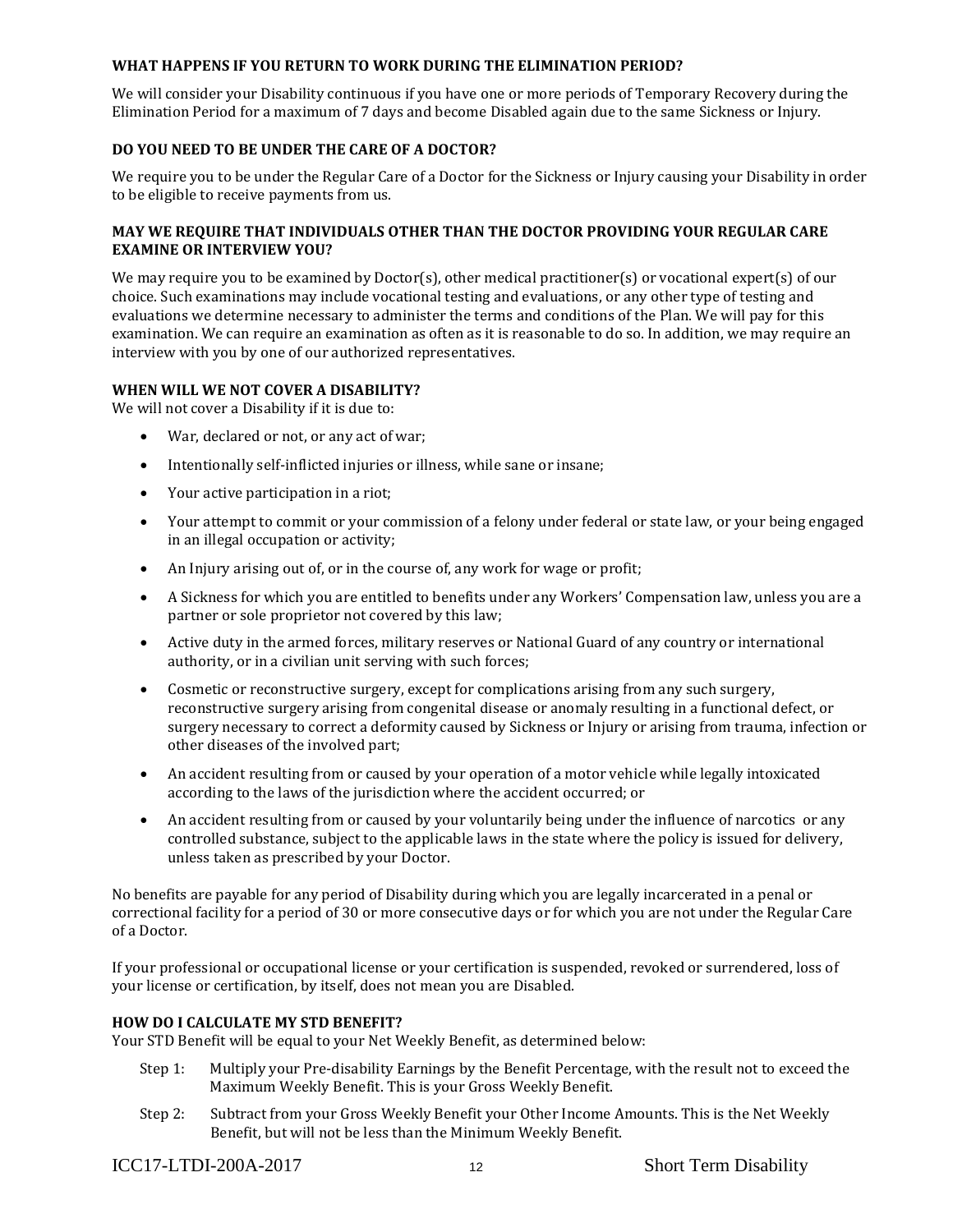**TOTAL DISABILITY BENEFIT**: If you are working while Disabled and earning less than 20% of your Predisability Earnings, then the Other Income Amounts that we use to reduce your benefit will not include any of your Work Earnings. The Other Income Amounts that we use to reduce your benefit will include any weekly income you could have earned from working to your Maximum Capacity.

**WORK INCENTIVE BENEFIT:** If you are working while Disabled and earning 20% or more of your Pre-disability Earnings, then the Other Income Amounts that we use to reduce your benefit will include any weekly income you could have earned from working to your Maximum Capacity. We will offset with other Work Earnings only if your Gross Weekly Benefit and your Work Earnings exceed 100% of your Pre-disability Earnings.

## **WHAT IF YOUR WORK EARNINGS FLUCTUATE?**

If your Work Earnings fluctuate, we may average amounts over a four (4) consecutive week period of time.

## **WHAT IF YOU ARE DISABLED FOR ONLY PART OF A WEEK?**

Your weekly benefit from us is pro-rated. This means that if you are Disabled for only part of a week, you will receive a payment equal to 1/7th of a full weekly benefit for each day of the week you are Disabled.

## <span id="page-12-0"></span>**WHAT ARE OTHER INCOME AMOUNTS?**

These are weekly amounts, other than payments you are receiving from us, that include:

- Any benefits and awards, other than medical or death benefits, you receive or are eligible to receive under:
	- o Workers' Compensation law;
	- o Occupational disease or injury law; or
	- o Any other similar federal or state act or law.
- Any disability income benefits you receive or are eligible to receive under:
	- o Any governmental compulsory benefit act or law;
	- o Any other group insurance plan with the Employer or with an association to the extent that such plan covers the same pre-disability income;
	- $\circ$  Any other group insurance plan with another employer, which you become insured under while you are Disabled under this Plan; or
	- o Any governmental retirement system as a result of your job with the Employer.
- Any benefits under the United States Social Security Act, The Canada Pension Plan, The Quebec Pension Plan and includes any similar plan or act. Benefits include:
	- o Disability benefits you, your Spouse, or your Children receive or are eligible to receive as a result of your Disability; or
	- o Retirement benefits you, your Spouse or your Children receive because of your receipt of retirement benefits.

If your Disability begins after your 70th birthday, and you were receiving Social Security retirement benefits before your Disability began, then we will not reduce our payments to you by these retirement benefits.

- Any benefits you receive from the Employer's sick leave or formal salary continuation plan.
- Any benefits you receive from the Employer's Personal Time Off (PTO) plan which, when added to the amount of your Gross Weekly Benefit, exceeds 100% of your Pre-disability Earnings.
- Any payments you receive from the Employer as part of a termination or severance agreement.
- Any Work Earnings.
- Any benefits from the Employer's Retirement Plan you:

ICC17-LTDI-200A-2017 <sup>13</sup> Short Term Disability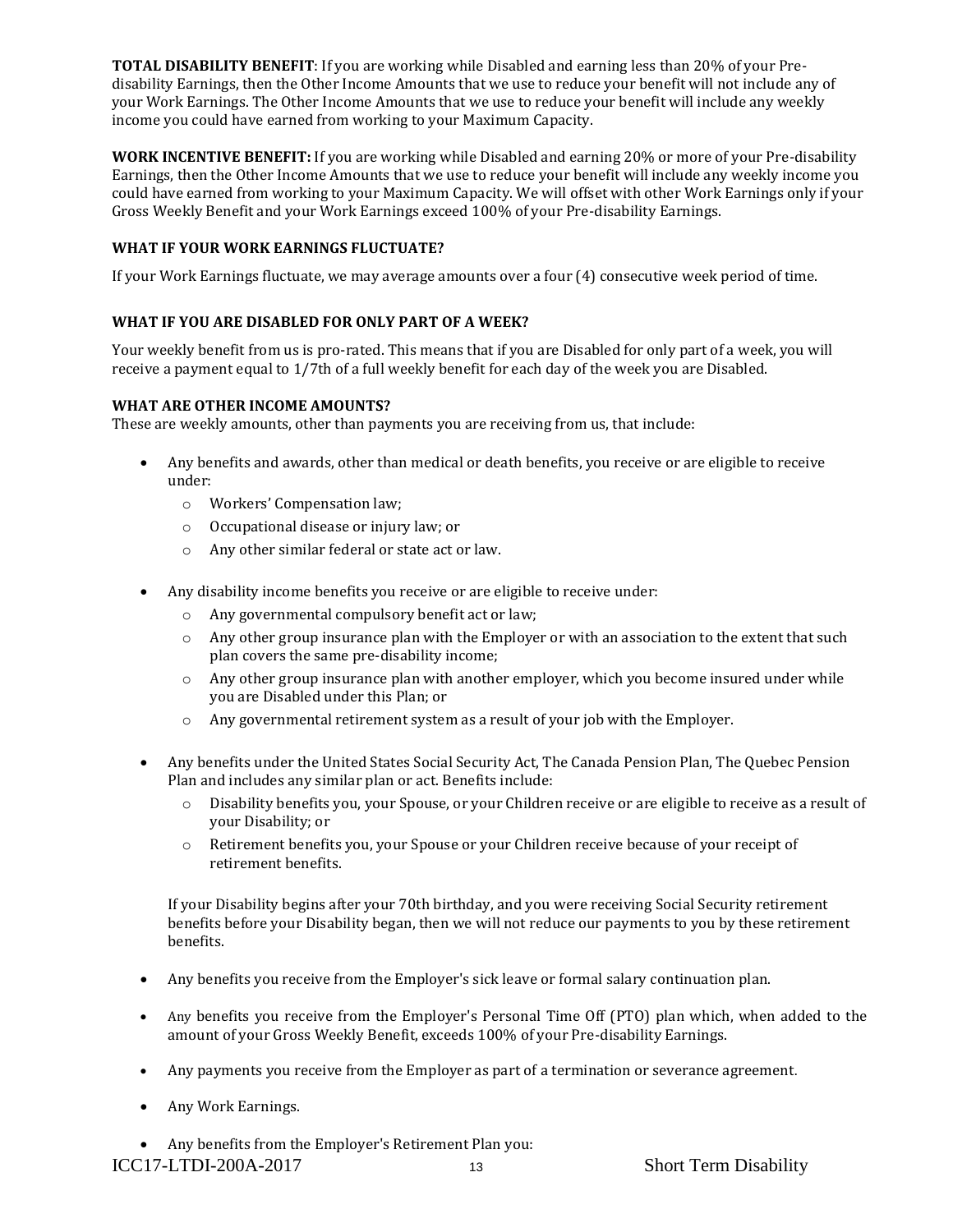- o Receive as disability benefits;
- o Voluntarily choose to receive as retirement benefits; or
- o Receive as retirement benefits once you reach the greater of age 62 or normal retirement age (as defined in the Employer's Retirement Plan).
- Any benefits for loss of time or lost wages you receive from an automobile liability insurance policy or the mandatory portion of a no-fault motor vehicle insurance plan.
- Any amounts you receive under any unemployment compensation law.
- Any amounts related to lost income you receive from a third party (after subtracting attorney's fees) by judgment, settlement or otherwise for a Disability caused or contributed to by an act or omission of the third party.

If the amount received from a third party does not specify the amount due to lost income, we will estimate the amount using a percentage of the amount received based on your Pre-disability Earnings, prorated to cover the period for which the judgment or settlement was made.

If you receive any of the Other Income Amounts in a lump sum payment, we will pro-rate the lump sum on a weekly basis over the time period for which the sum was given. If no time period is stated, the sum will be prorated on a weekly basis according to its nature and purpose, but not beyond the end of your Maximum Payment Duration.

Other Income Amounts must be payable as a result of the same period of Disability as the one for which you are receiving a payment from us, except for retirement benefits and Work Earnings.

## **WHAT IF SUBTRACTING OTHER INCOME AMOUNTS RESULTS IN A ZERO PAYMENT TO YOU?**

We will pay you a Minimum Weekly Benefit under this Plan, subject to any overpayments.

### **DO WE HAVE THE RIGHT TO ESTIMATE OTHER INCOME AMOUNTS?**

We have the right to estimate the amount of disability benefits you may be eligible to receive under the first three bulleted items in the WHAT ARE OTHER INCOME AMOUNTS? provision. We can reduce our payments to you by this estimated amount if:

- You have not been awarded such benefits but have not been denied such benefits; or
- You have been denied such benefits and the denial is being appealed; or
- You are reapplying for such benefits.

We will not reduce our payments to you by these estimated amounts if:

- You apply (or reapply) for benefits and appeal your denial through all of the administrative levels we believe are necessary; and
- You sign our payment option form stating you will reimburse us any overpayment of benefits caused by an award.

If we reduce our payments to you by an estimated amount:

- Then we will adjust our payments to you when you give us proof of the amount awarded; or
- We will give you a lump sum refund of the estimated amount if you were denied benefits and have completed all appeals (or reapplications) we believe are necessary.

### **ARE YOU REQUIRED TO APPLY FOR OTHER INCOME AMOUNTS?**

We will require you to apply for any Other Income Amounts that you may be eligible for as a result of the same period of Disability as the one you are claiming benefits for under this Plan. We may also require that you appeal a denial of your claim for these Other Income Amounts.

ICC17-LTDI-200A-2017 14 Short Term Disability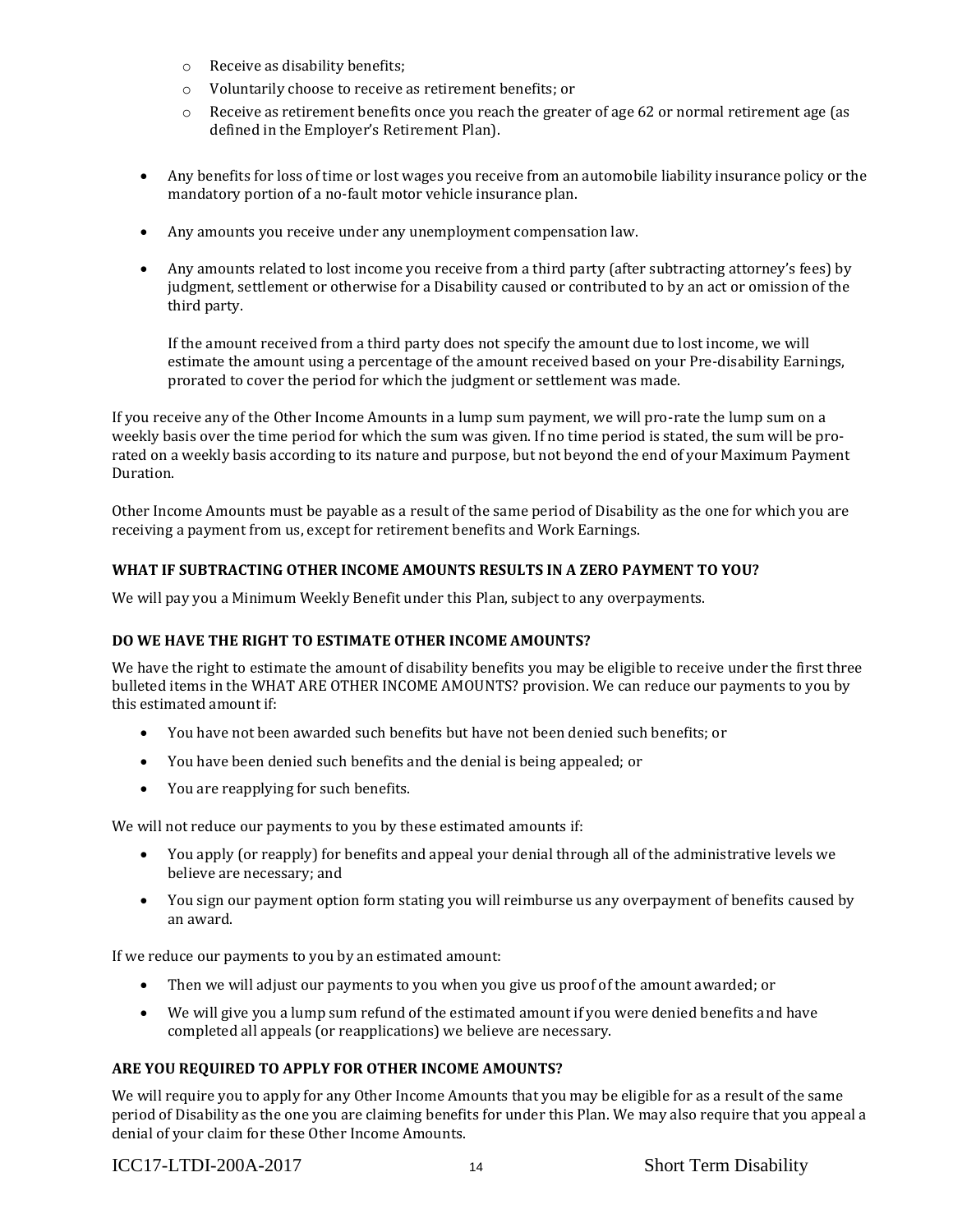## **ARE YOU REQUIRED TO APPLY FOR SOCIAL SECURITY DISABILITY BENEFITS?**

We will require you to apply for Disability benefits that may be available to you under the Social Security Act. If we disagree with the Social Security Administration's denial of your application, you will be required to follow the process set up by that agency to reconsider denials, and to continue in that process to the highest level of appeals. If denied again, you will be required to request a hearing. We will provide you with assistance in preparing for this hearing.

## **WHAT ARE NOT OTHER INCOME AMOUNTS?**

We will not subtract from our payments to you any amounts you receive from the following:

- $\bullet$  401(k) plans;
- Profit sharing plans;
- Thrift plans;
- Tax sheltered annuities:
- Stock ownership plans;
- Credit disability insurance;
- Non-qualified plans of deferred compensation;
- Pension plans for partners;
- Military pension and military disability income plans;
- Disability benefits from the Veteran's Administration;
- A Retirement Plan from another employer;
- Individual retirement accounts (IRA);
- Informal salary continuation plan;

### **WHAT HAPPENS IF YOU RECEIVE A COST OF LIVING INCREASE TO ANY OF THE OTHER INCOME AMOUNTS?**

Other than for increases in Work Earnings, once we have subtracted an Other Income Amount from your Gross STD Benefit, we will not reduce our payments to you due to a cost of living increase in that Other Income Amount.

### <span id="page-14-0"></span>**WHEN WILL OUR PAYMENTS TO YOU STOP?**

We will stop STD Benefit payments on the earliest of the following dates:

- The date you are no longer Disabled according to this Plan;
- The date you reach the end of the Maximum Payment Duration;
- The date your Work Earnings exceed 80% of your Pre-disability Earnings. If your Work Earnings fluctuate, we may average amounts over a four (4) consecutive week period of time instead of stopping our payments on the date your Work Earnings reach the earnings limit;
- The date you die:
- The date you fail to provide proof of continuing Disability;
- The date you cease to be under the Regular Care of a Doctor, or refuse to undergo, at our expense, an examination or testing by a Doctor or vocational, rehabilitation, or health assessment testing when we require such examination or testing;
- The date you refuse to receive medical treatment, including taking prescribed medicines, that your Doctor has recommended and that is generally acknowledged by Doctors to cure or improve the Sickness or Injury for which you are claiming benefits under the Plan so as to reduce its disabling effect;
- The date you refuse to make a good faith effort to adhere to necessary Wellness Programs, provided at our expense, that your Doctor has recommended and that are generally acknowledged by Doctors to cure or improve the Sickness or Injury for which you are claiming benefits under the Plan. We will work with

ICC17-LTDI-200A-2017 <sup>15</sup> Short Term Disability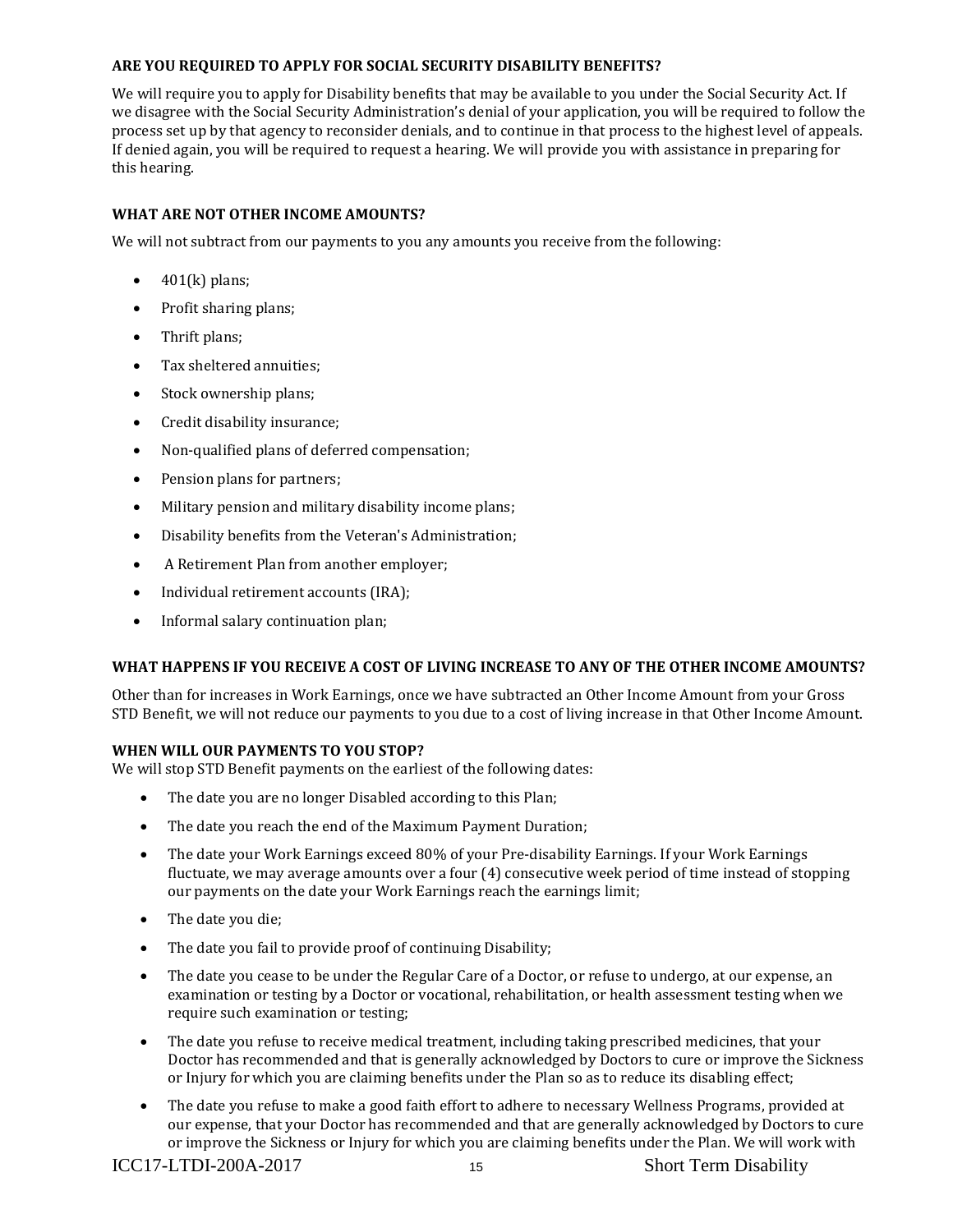your treating Doctor to determine the necessary Wellness Programs, if any, in accordance with generally accepted medical standards.

Nonparticipation in a Wellness Program does not affect our determination of your Disability; however, failure to participate in a Wellness Program without Good Cause may result in the termination of your benefit payments. We will give you 30 days prior written notice of our intent to apply this provision to terminate your benefits. During those 30 days you will have an opportunity to begin or resume reasonable efforts to adhere to the medically necessary Wellness Programs. We will not terminate your benefits if there is no reasonable basis for believing that you will be able to return to productive employment in your Regular Occupation or another Gainful Occupation on a full-time or part-time basis if you adhere to the recommended Wellness Programs.

- The date you refuse to try or attempt to work with the assistance of:
	- o Modifications made to your work environment, functional job elements or work schedule; or
	- o Adaptive equipment or devices;

That a qualified Doctor has indicated will accommodate the limiting factors of the Sickness or Injury for which you are claiming benefits under the Plan and will enable you to perform the Material and Substantial Duties of an occupation from which you must be considered Disabled in order to receive STD Benefits under the Plan;

 If you reside outside the United States or Canada. We will consider you residing outside of these countries if you have been outside the United States or Canada for a total period of 6 months or more during any 12 consecutive months of STD Benefits under the Plan.

## **WHAT HAPPENS IF YOU HAVE A TEMPORARY RECOVERY BUT YOU BECOME DISABLED AGAIN DUE TO THE SAME SICKNESS OR INJURY AS A PRIOR DISABILITY?**

If you return to work and are no longer Disabled, and the same Sickness or Injury causes your Disability to occur again within 60 days of the date the prior Disability ended, we will resume our payments to you if you were continuously insured under the Plan for the period of your Temporary Recovery. You will not need to complete a new Elimination Period for this Disability.

Your current period of Disability will be subject to the same terms of the Plan that applied to your prior period of Disability.

If you become entitled to payments under any other group Short Term disability plan (including a plan with the Employer that became effective after your Disability began), you will not be eligible for payments under this Plan.

We will treat a Disability due to other causes as a new Disability, subject to all of the provisions of this Plan.

#### **WHAT IF THE EMPLOYER CHANGES INSURANCE PLANS AND YOU ARE NOT IN ACTIVE EMPLOYMENT DUE TO SICKNESS OR INJURY ON THE EFFECTIVE DATE OF THIS PLAN? Continuity of Coverage**

We will cover you under this Plan if you were insured by the Prior Group STD Plan and the cost of your coverage under the Prior Group STD Plan was paid. However, the payments to you for a period of Disability that begins while you are insured under this Plan but before you satisfy the Active Employment requirement will be limited to the weekly amount the Prior Group STD Plan would have paid you had that plan stayed in effect. Our payments will be reduced by any amount the Prior Group STD Plan is responsible for paying.

**Prior Group STD Plan** means the group short term disability plan in effect with the Employer just before the effective date of this STD Plan.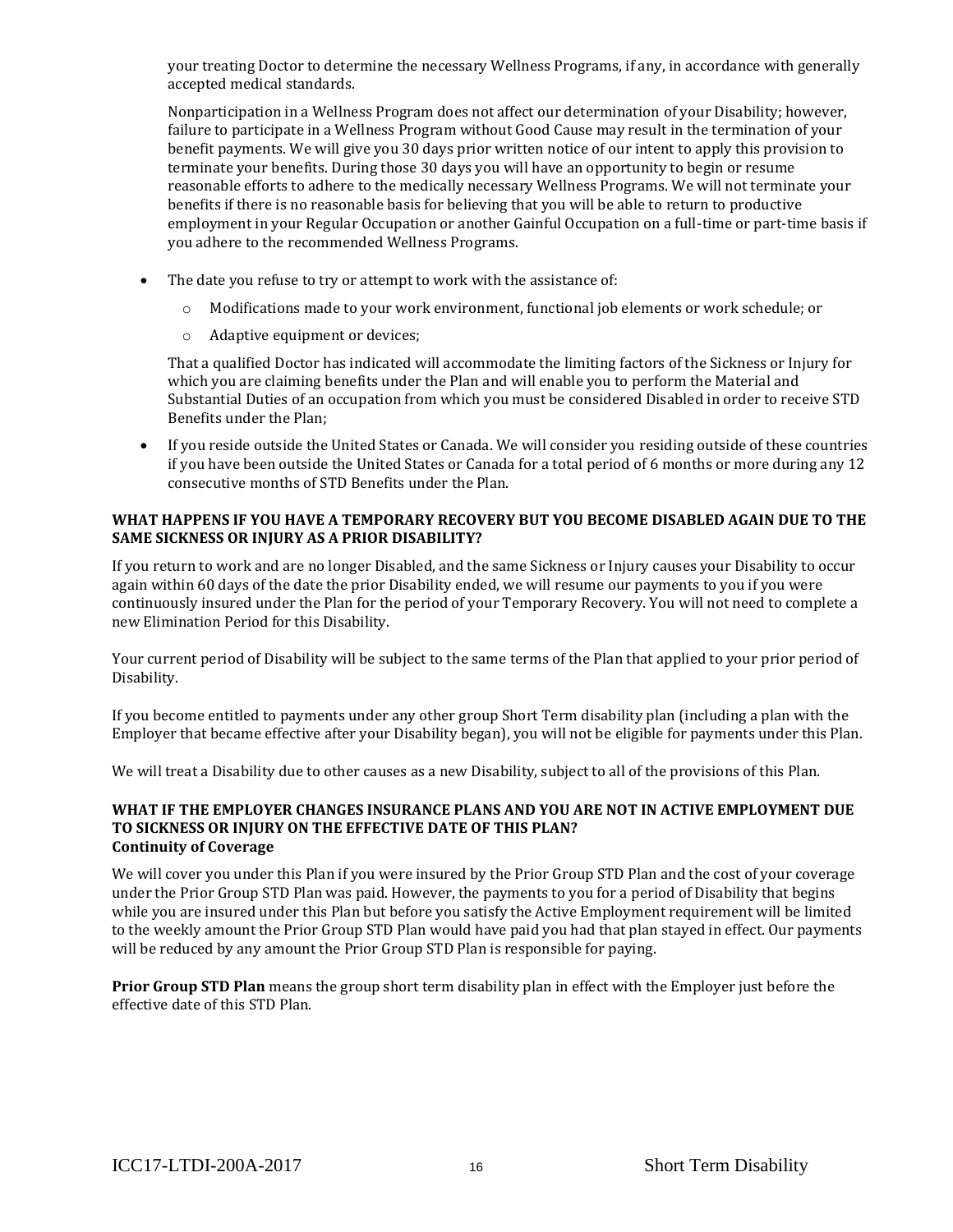# **SECTION 5: CLAIM INFORMATION**

## <span id="page-16-1"></span><span id="page-16-0"></span>**WHEN DO YOU NOTIFY US OF A CLAIM?**

You need to notify us in writing of your claim within 30 days after the date your Disability begins. If you are not able to notify us within this time, then you need to notify us as soon as reasonably possible. Notice includes a notice you give, or which is given on your behalf, to us at our home office or to an authorized agent of ours.

## <span id="page-16-2"></span>**WHEN DO YOU NEED TO GIVE US PROOF OF YOUR CLAIM?**

Early proof of claim will allow us to make a timely claim decision. You need to send to our home office written proof (or telephonic or electronic proof, if we have agreed to accept such forms) of your claim within the first 90 days after the Elimination Period ends. If you are unable to give us proof of your claim within this time, then you must give us proof of your claim within the next 12 months. If you do not have the legal capacity to make responsible decisions concerning yourself, then you may give us proof of your claim after this period.

You must notify us immediately when you return to work in any capacity.

### <span id="page-16-3"></span>**HOW DO YOU FILE A CLAIM?**

Within 15 days after we receive your notice of claim, we will send you a claim form, or you may get one from the Employer. If we do not give you a claim form within 15 days after giving notice of loss, then you should send written proof (or telephonic or electronic proof, if we have agreed to accept such forms) of your claim to us, including the occurrence, character and extent of the loss for which the claim is made, without waiting for the form.

You and the Employer must fill out your claim form. Once you and the Employer have completed the claim form, give the claim form to the Doctor providing you Regular Care for the Sickness or Injury causing your Disability. The Doctor must fill out the physician section of the form. Please send the completed form to us or, if we have agreed to accept proof of your claim in a telephonic or electronic format, you may start the process by contacting us at 1-888-358-9484 within the time frames stated above.

### **WHAT AUTHORITY DO WE HAVE IN DETERMINING YOUR ELIGIBILITY FOR BENEFITS?**

We have the authority to determine your eligibility for benefits and to interpret the terms of the Plan for the purpose of making benefit determinations.

### **WHAT INFORMATION DO YOU NEED TO INCLUDE IN YOUR PROOF OF CLAIM?**

Your proof of claim must include:

- That you are under the Regular Care of a Doctor;
- The date your Disability began;
- The cause of your Disability as determined by objective medical tests and examinations acceptable to the medical community;
- The extent of your Disability, including restrictions and limitations;
- The name and address of all pharmacies, Hospital(s) or Institution(s) where you received Treatment, including all Doctors who prescribed medications or provided Regular Care;
- Documentation of your Pre-disability Earnings as well as earnings, income or benefits of any kind that you may be receiving while also receiving disability benefits under the Plan;
- Documentation that you have applied for all Other Income Amounts that you may be eligible for as a result of the same period of Disability for which you are claiming disability benefits under the Plan; and
- Tax returns, including all associated schedules and worksheets, and accountant's statements.

We may request that you send proof of continuing Disability and that you are under the Regular Care of a Doctor. We must receive this proof within 60 days of the date we ask for it. In some cases, we will require you to give us authorization to obtain additional medical and non-medical information as part of your proof of claim. We may temporarily suspend our payments to you if you do not cooperate or do not submit the appropriate information.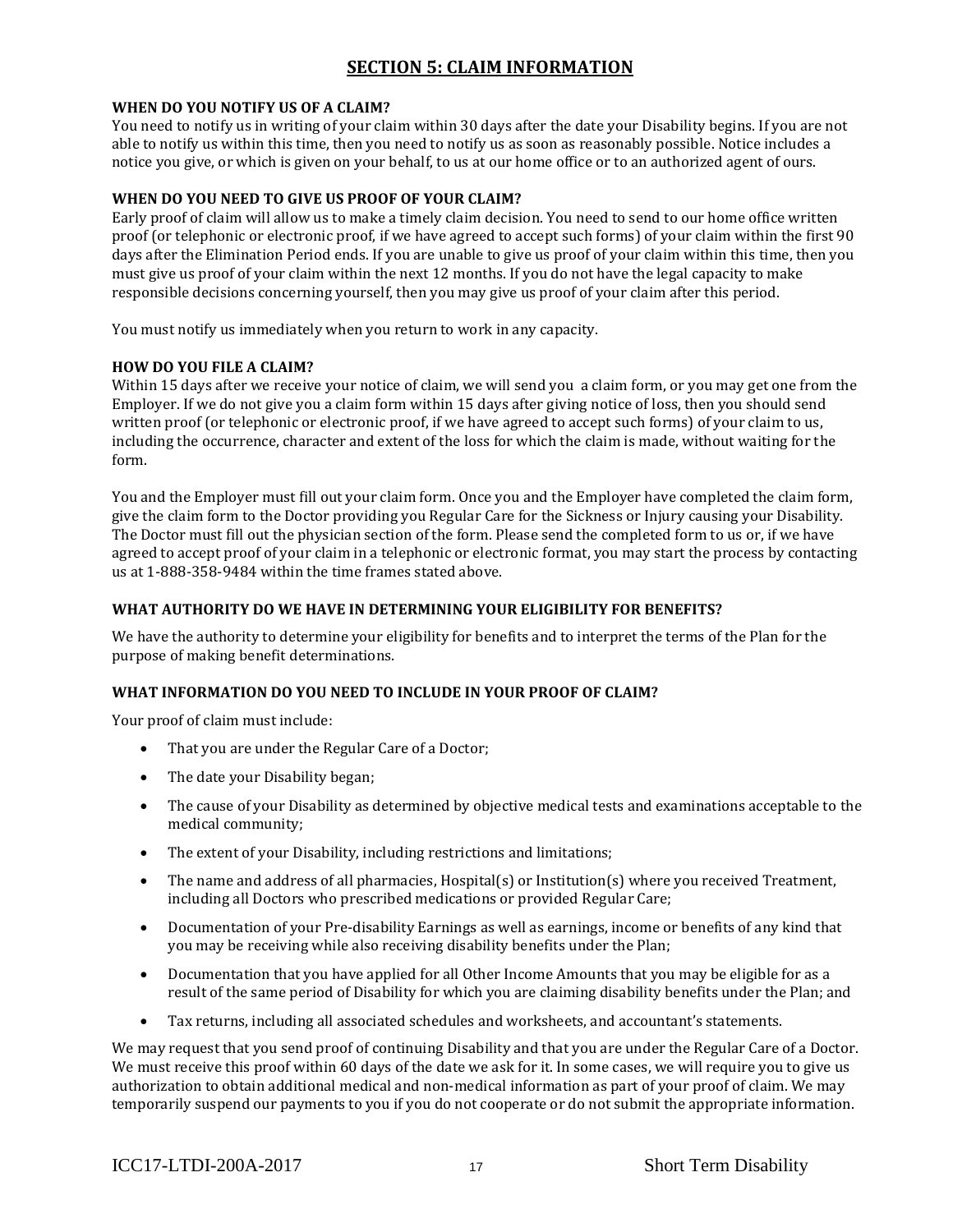### **WHEN WILL YOU BEGIN TO RECEIVE YOUR BENEFIT PAYMENTS?**

Once we approve your claim, you will begin to receive payments after you complete the Elimination Period. We will send you a payment not less frequently than monthly for any period for which we are liable.

If the claim is paid more than 30 days after the date we have approved your claim, the payment will be subject to simple interest at the rate of 10% per year beginning on the  $31<sup>st</sup>$  day after we have approved the claim and ending on the day the claim is paid. We will send you a benefit payment for any period for which we are liable under the Plan. If the Policy or Plan is canceled, the cancellation will not affect a payable claim.

## **WHO DO WE MAKE BENEFIT PAYMENTS TO?**

Unless otherwise specified in the Policy or Certificate, we will make all benefit payments to you, if living. Benefit payments that become due or if any amount for which we are liable remains unpaid after your death will be made to your estate. If there are legal impediments to payment of benefits that depend on the actions of parties other than us, we may hold further benefits due until such impediments are resolved and sufficient evidence of the same is provided. Legal impediments to payment may include, but are not limited to, the establishment of guardianships and conservatorships, or the appointment and qualification of trustees, executors and administrators, as applicable.

## **WHAT HAPPENS IF WE OVERPAY YOUR CLAIM?**

We have the right to recover overpayments that occur due to:

- Fraud:
- An error we make in processing your claim; or
- Your receipt of Other Income Amounts for periods during which you received unreduced disability benefits under the Plan.

If we determine that we should have paid you a different benefit amount from the amount actually paid on your claim, we will adjust the benefit accordingly. If we determine that we overpaid your claim, then we require that you repay us in full. We will determine the method by which you will repay us. We reserve the right to apply our future payments that are determined to be due to you, including any applicable minimum benefits, toward any outstanding overpayment balances, until we are reimbursed in full. We have the right to recover overpayments from your eligible survivors or estate. We reserve the right to deduct from your claim payment any unpaid premium due for your coverage. We will not recover more money from you than the benefit amounts we paid to you. If the overpayment is due to your receipt of amounts from a third party by judgment, settlement or otherwise for a Disability caused or contributed to by an act or omission of the third party, you are obligated to repay us for the overpayment in full regardless of whether you have been fully compensated for your injuries.

## **WHAT IS THE PROCESS FOR NOTIFYING YOU OF OUR CLAIM DECISIONS?**

We will send you written notice of our claim decision within 45 days after we receive due proof of your loss. If there are special circumstances that require more time, we will send you a written notice within this timeframe that an additional 30 days is needed. If more time is still needed to make a claim determination, we will send you written notice during this initial 30 day extension stating the special circumstances that require an additional 30 days.

If we request additional information, you will have 45 days to respond to our request, and we will send written notice of our claim decision within 30 days after we receive your response.

If the claim is wholly or partly denied, our notice will include:

- Reasons for such denial:
- Reference to specific Plan provisions, rules or guidelines on which the denial was based;
- A description of the additional information needed to support your claim;
- Information concerning your right to request that we review our decision; and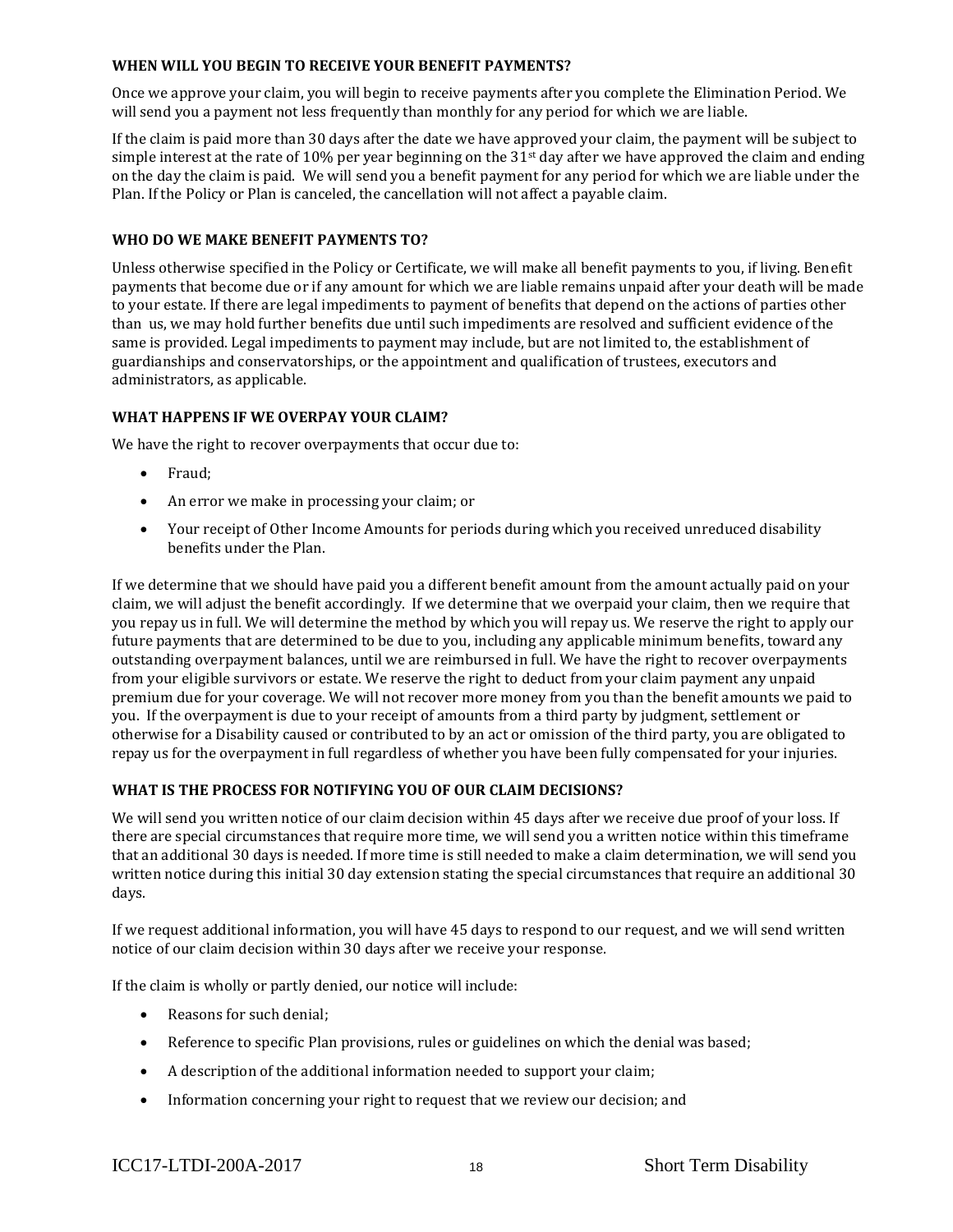A description of our review procedures, and time limits, and notice to you of your right to bring a civil action.

## **DO YOU HAVE THE RIGHT TO REQUEST A REVIEW OF A DENIED CLAIM?**

You may request us to review our denial of all or part of your claim. This request must be in writing and must be received by us no more than 180 days after you receive notice of our claim decision. As part of this review, you may:

- Send us written comments;
- Review any non-privileged information relating to your claim, upon request and free of charge; and
- Provide us with other information or proof in support of your claim.

We will review your claim promptly after receiving your request. We will advise you of the results of our review within 45 days after we receive your request, or within 90 days if there are special circumstances that require more time. Our decision will be in writing and will include reference to specific Plan provisions, rules or guidelines on which the decision was based, and notice of your right to bring a civil action.

# **SECTION 6: DEFINITIONS**

<span id="page-18-0"></span>The following terms are used throughout the Certificate. Defined terms are capitalized throughout the Certificate. Other terms are defined in the PLAN HIGHLIGHTS section.

**Active Employment** means you are:

- Working for your Employer at their work site for earnings the Employer pays on a regular basis; and
- Performing the Material and Substantial Duties of your Regular Occupation.

Active Employment includes normal non-work days such as vacation, weekends and holidays if you were working for your Employer at their work site for earnings the Employer pays on a regular basis on the last normal work day prior to a period of normal non-work days.

Your work site must be:

- The Employer's usual place of business;
- An alternative location if directed by the Employer; or
- A location to which your occupation requires you to travel.

**Child or Children** includes any of your children of a civil union, domestic partnership, marriage or other family or domestic relationship where required by law of the state where the Policy is issued.

**Covered Pre-disability Earnings** means the maximum amount of your Pre-disability Earnings for which you are insured under this Plan. This does not include amounts of your Pre-disability Earnings in excess of the amount calculated by dividing the Maximum Benefit by the Benefit Percentage.

**Doctor** means a person regularly performing tasks that are within the limits of the person's medical license, and:

- Who is licensed to practice medicine and prescribe and administer drugs or to perform surgery;
- With a Doctoral degree in Psychology (Ph.D. or Psy.D.) and whose primary practice is treating patients; or
- Who is a legally qualified medical practitioner according to the laws and regulations of the jurisdiction in which Regular Care is being given.

We will not recognize you, your Spouse, Children, parents, or siblings, or anyone who shares a significant business interest with you, as a Doctor for a claim you submit.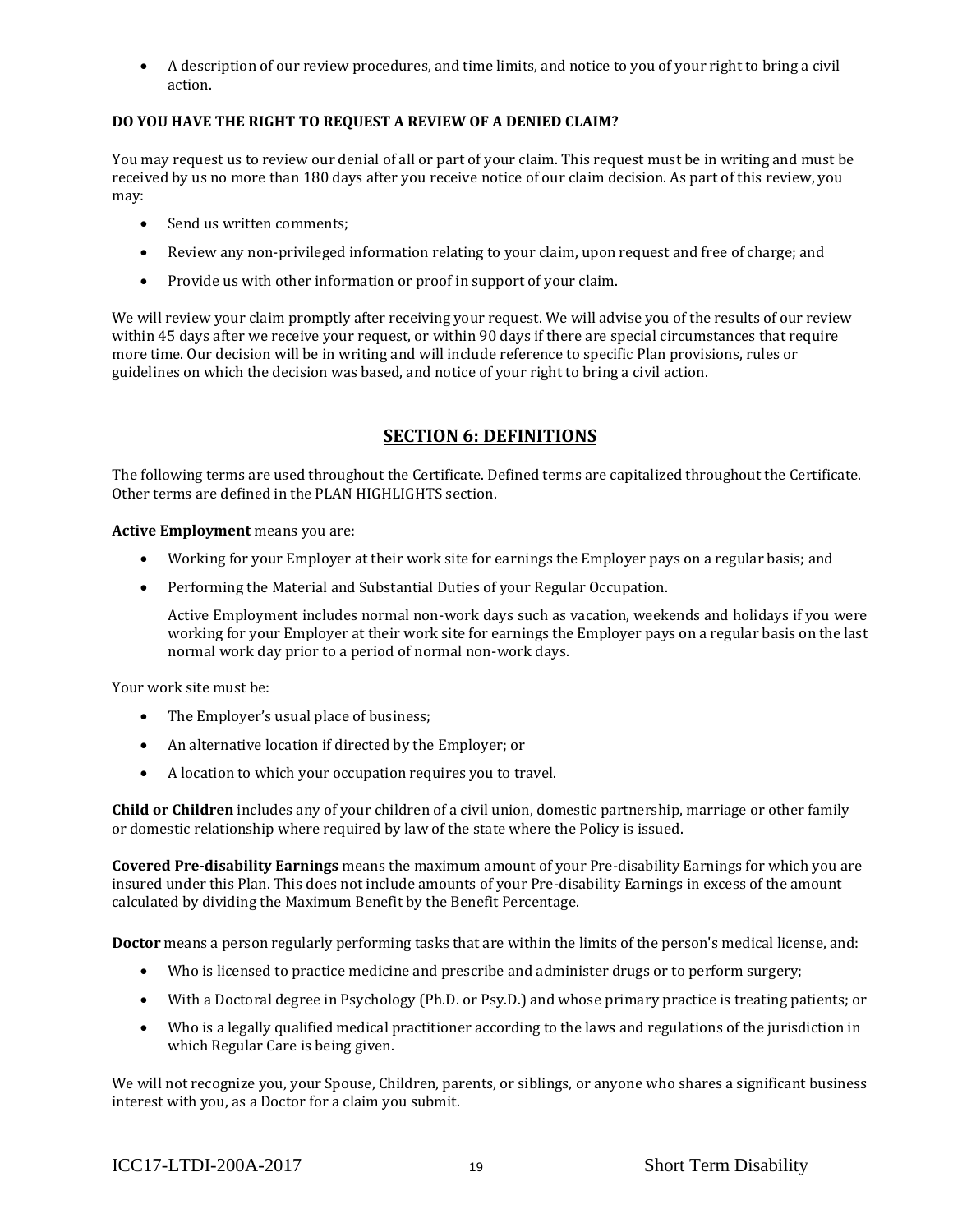**Elimination Period** means a period of continuous days of Disability before benefits become payable. The Elimination Period begins on the first day of your Disability. Your Elimination Period appears in the PLAN HIGHLIGHTS.

**Employee** means a person who is a citizen or legal resident of the United States or Canada in Active Employment with the Employer unless we advise you otherwise. This Plan excludes temporary and seasonal workers from coverage.

**Employer** means an individual, company, or corporation where you are in Active Employment, and includes any division, subsidiary, or affiliated company named in the Policy.

**Evidence of Insurability** means a statement of your medical history, which is provided at our expense and which we will use to assess if you will be approved for coverage.

**Family or Medical Leave of Absence** means a leave of absence for:

- The birth, adoption or foster care of a Child;
- The care of your Child, Spouse or parent who has a serious health condition; or
- Your own serious health condition;

As those terms are defined by the federal Family and Medical Leave Act of 1993 and any amendments, or by applicable state law.

**Gainful Occupation** means any occupation that your past training, education, or experience would allow you to perform or for which you can be trained.

**Good Cause** means we have made the determination that you are unable to perform such employment or responsibilities of the Wellness Program based on the medical opinions of a physician or qualified rehabilitation specialist approved by us. While we will consider the opinion of your Doctor in this decision, we reserve the right to make the final determination. In the case of conflicting opinions, an adverse determination would be subject to the provisions set out in the DO YOU HAVE THE RIGHT TO REQUEST A REVIEW OF A DENIED CLAIM? part of Section 5.

**Gross Weekly Benefit** means your weekly benefit amount before we subtract your weekly Other Income Amounts, including your weekly Work Earnings, subject to the Plan's Maximum Weekly Benefit.

**Hospital or Institution** means an accredited facility licensed to provide care and treatment for the condition causing you to be Disabled. The facility must be supervised by one or more physicians and operated under state and local laws. The facility must have 24-hour nursing services by registered graduate nurses and cannot be a rest home, convalescent home, home for the aged, or a facility primarily for custodial, educational, or rehabilitative care.

**Injury** means a bodily injury that occurs while you are insured and is the direct result of an accident and not related to any other cause. It does not include risk of Injury.

**Layoff or Leave of Absence** means the Employer has agreed in writing and in advance to a temporary absence from Active Employment for a specified period of time. Your normal vacation time or any period of Disability is not considered a temporary Layoff or Leave of Absence.

**Material and Substantial Duties** means duties that:

- Are normally required for the performance of the occupation; and
- Cannot be reasonably omitted or changed.

**Maximum Capacity** means, based on the limiting factors of your identified Sickness or Injury, the greatest extent of work you are able to do in an occupation from which you must be considered Disabled in order to receive disability benefits under the Plan.

**Maximum Payment Duration** means the longest period of time for which STD Benefits are payable for any one continuous period of Disability, whether from one or more causes. Your STD Maximum Payment Duration is shown in the STD Coverage Highlights section of this Certificate. The STD Maximum Payment Duration begins at the end of the STD Elimination Period.

ICC17-LTDI-200A-2017 <sup>20</sup> Short Term Disability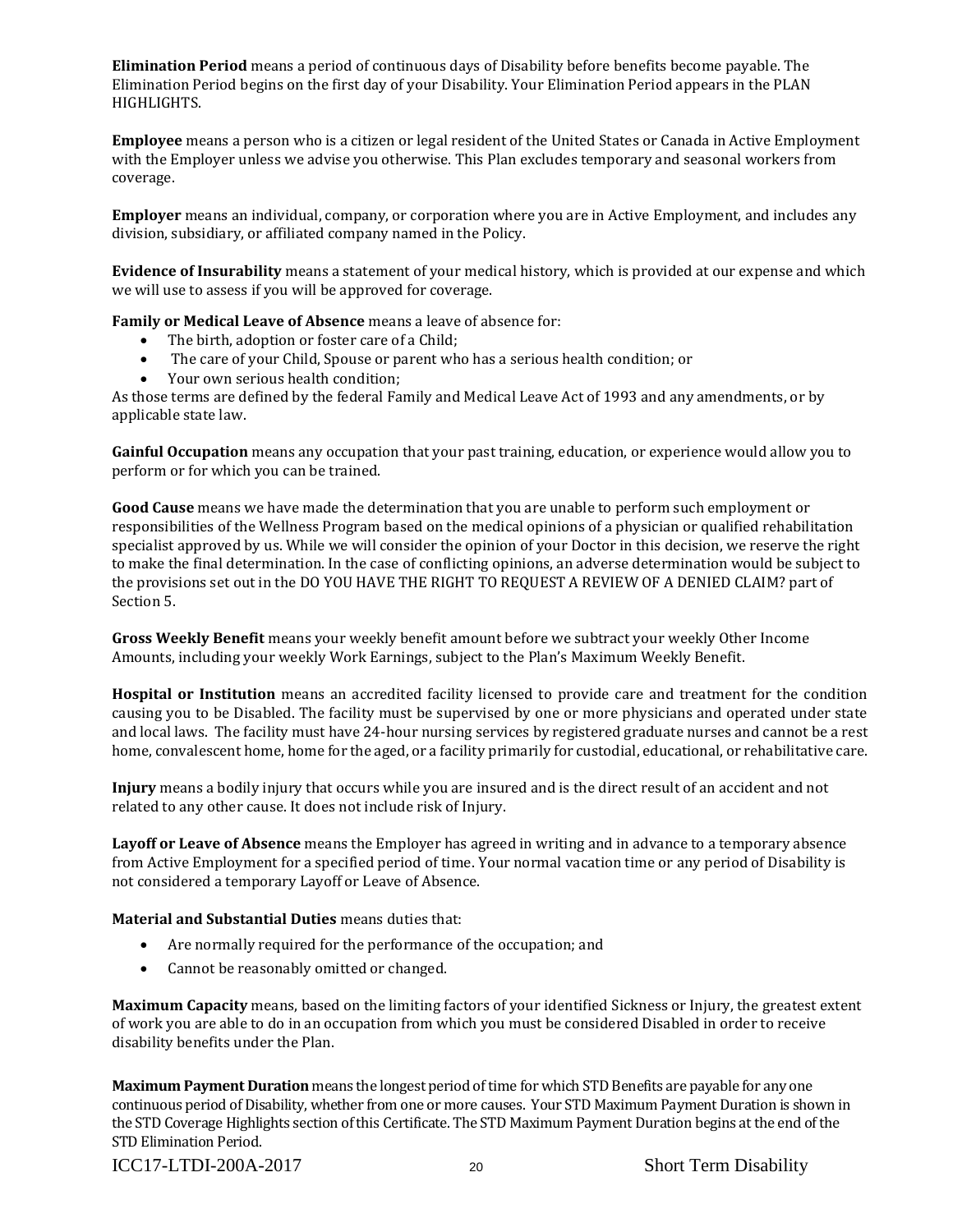**Net Weekly Benefit** means the weekly payment amount after we subtract your weekly Other Income Amounts, including your weekly Work Earnings.

**Occupational Sickness or Occupational Injury** means a Sickness or Injury caused by or aggravated by any employment for pay or profit. This Plan does not cover an Occupational Sickness or Occupational Injury.

**Own Job** means the specific job you were regularly performing for the Employer immediately prior to the date you became Disabled, as evidenced by Employer documents including, but not limited to, a job description, performance reports, and/or management reports, and which was the source of your income from the Employer.

**Plan** means STD coverage under the Policy.

**Plan Year** means September 1st to August 31st.

**Regular Care** means:

- You personally visit a Doctor as often as is medically required to effectively manage and treat your disabling condition(s), according to generally accepted medical standards,but not if you remain Disabled after reaching your maximum point of recovery or if we determine it would be of no value to you; and
- You are receiving appropriate treatment and care, according to generally accepted medical standards. Treatment and care for the Sickness or Injury causing your Disability must be given by a Doctor whose specialty or experience is appropriate.

**Regular Occupation** means the occupation, as it is performed nationally, that you are routinely performing when your Disability begins. Your Regular Occupation does not mean the job you are performing for a specific Employer or at a specific location.

**Retirement Plan** means a defined contribution plan or defined benefit plan, as defined in §402 of the Internal Revenue Code of 1986 and including future amendments to §402 affecting the definition. These are plans that provide retirement benefits to Employees and are not funded entirely by Employee contributions.

Disability benefits received from a Retirement Plan are benefits that are paid due to disability and which do not reduce the retirement benefit that would have been paid if the disability had not occurred.

Retirement benefits under a Retirement Plan are benefits that are paid based on the Employer's contribution to the Retirement Plan. Disability benefits that reduce the retirement benefit under the Retirement Plan will also be considered a retirement benefit.

Regardless of how the retirement funds from the Retirement Plan are distributed, for the purposes of figuring our payment to you, we consider Employee and Employer contributions to be distributed at the same time throughout your lifetime.

This Plan does not reduce payments you receive from us for your contributions to the Employer's Retirement Plan, or for amounts you rollover or transfer to an eligible Retirement Plan.

**Sickness** means an illness, disease, or complications of pregnancy. It also includes an Injury which occurs before you are insured. It does not include risk of Sickness.

**Spouse** means a person to whom you are legally married. It also includes any other person required to be covered as your Spouse under the civil union, domestic partnersip, marriage or other family relations laws, including case law, in the state where the Policy is issued.

**STD Benefit** means your weekly benefit payment, as calculated in the provision titled HOW DO I CALCULATE MY STD BENEFIT? in Section 4, SHORT TERM DISABILITY BENEFIT SPECIFICS.

**Temporary Recovery** means any time when we do not consider you to be Disabled. The days you are not Disabled will not count toward the Elimination Period.